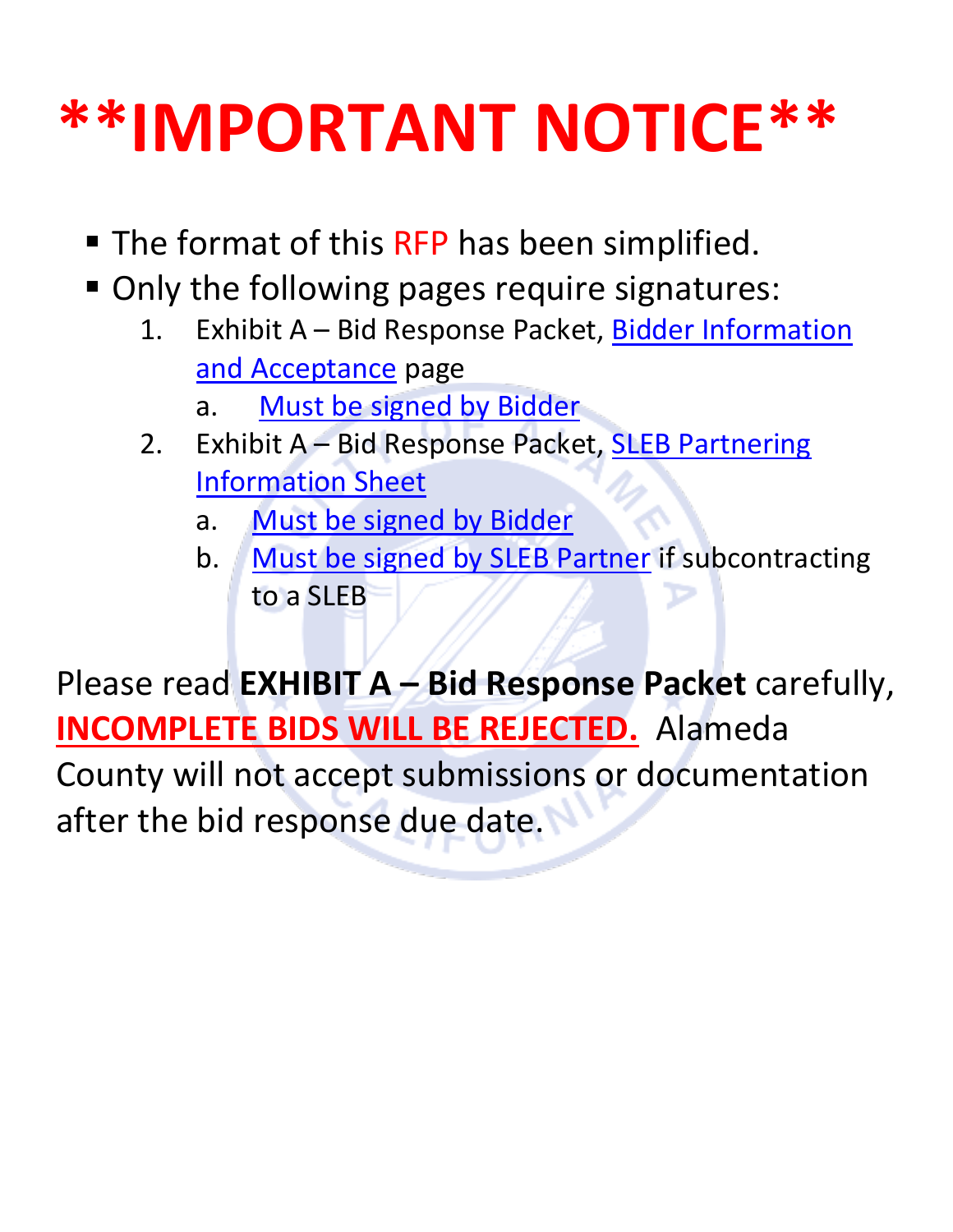## **COUNTY OF ALAMEDA**

## **REQUEST FOR PROPOSAL No. HCSA-900120**

**for**

## **Financial Consultant Services**

**For complete information regarding this project, see RFP posted at [http://www.acgov.org/gsa\\_app/gsa/purchasing/bid\\_content/contractopportunities.jsp](http://www.acgov.org/gsa_app/gsa/purchasing/bid_content/contractopportunities.jsp) or contact the County representative listed below. Thank you for your interest!**

**Contact Person: Casey Zirbel, Administrative Specialist II**

**Phone Number: (510) 667-3147**

**E-mail Address: Casey.Zirbel@acgov.org**

**RESPONSE DUE** by

**2:00 p.m.**

on

## **March 6, 2020**

### at

## **Alameda County, Health Care Services Agency 1000 San Leandro Blvd, Suite 300 San Leandro, CA 94577**



Alameda County is committed to reducing environmental impacts across our entire supply chain. If printing this document, please print only what you need, print double-sided, and use recycledcontent paper.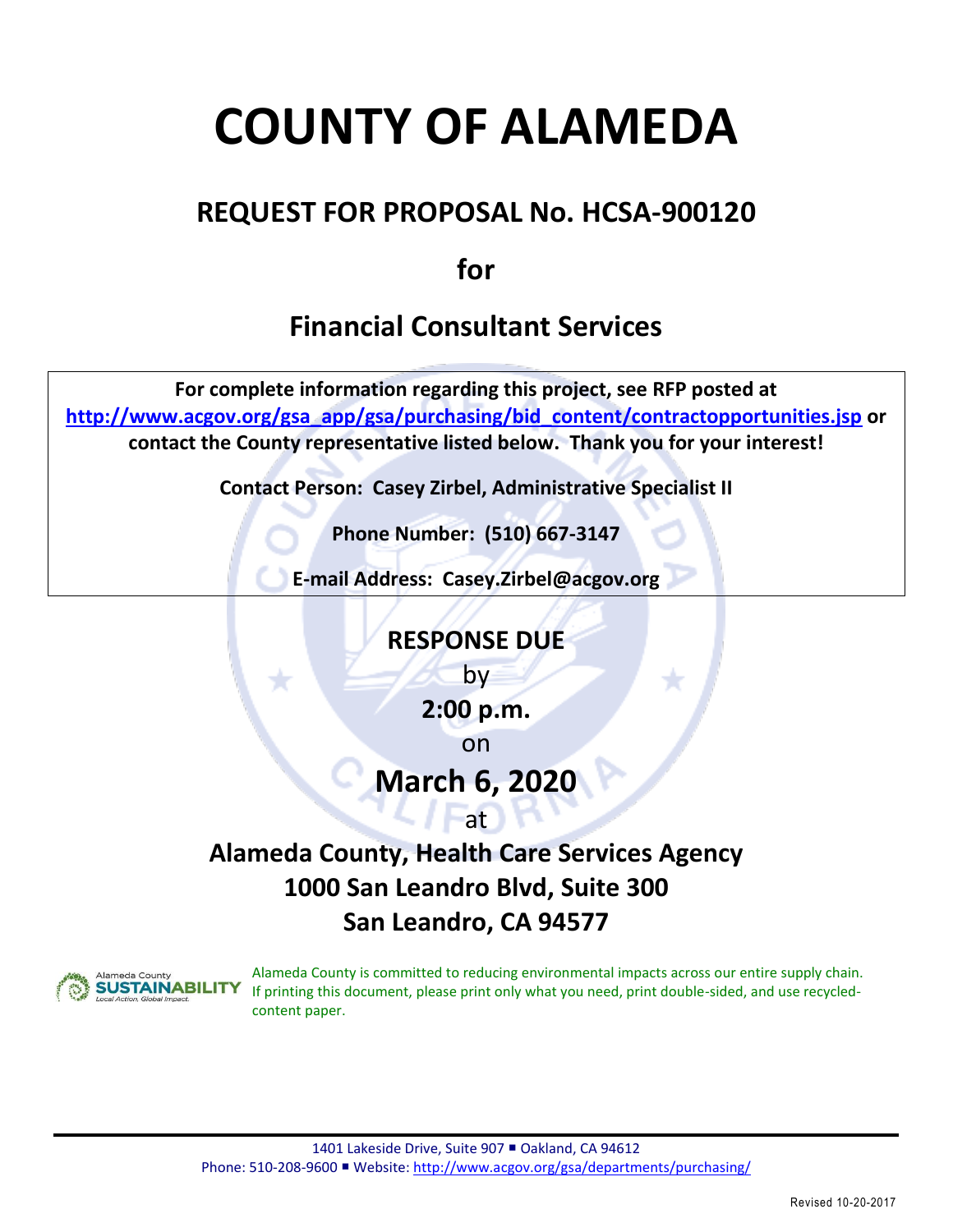## **COUNTY OF ALAMEDA**

REQUEST FOR PROPOSAL No. HCSA-900120

**SPECIFICATIONS, TERMS & CONDITIONS** 

for

**Financial Consultant Services** 

#### **TABLE OF CONTENTS**

| I.   |                  |                                                                  |  |
|------|------------------|------------------------------------------------------------------|--|
|      | А.               |                                                                  |  |
|      | <b>B.</b>        |                                                                  |  |
|      | C.               |                                                                  |  |
|      | D.               |                                                                  |  |
|      |                  |                                                                  |  |
| П.   |                  |                                                                  |  |
|      | F.               |                                                                  |  |
| III. |                  |                                                                  |  |
|      | G.               |                                                                  |  |
|      | Η.               |                                                                  |  |
|      | $\mathbf{L}$     |                                                                  |  |
|      | $\mathsf{J}$ .   |                                                                  |  |
|      | К.               | TERM / TERMINATION / RENEWAL A AND THE RESERVE TERM / TERM       |  |
|      | $\mathbf{L}$     |                                                                  |  |
|      | M.               |                                                                  |  |
|      | N.               | METHOD OF ORDERING <b>Extract of the CONTRACT OF ORDERING</b> 21 |  |
|      | $\overline{O}$ . |                                                                  |  |
|      | $P_{\cdot}$      |                                                                  |  |
| IV.  |                  |                                                                  |  |
|      | Q.               |                                                                  |  |
|      | R.               |                                                                  |  |
|      | S.               |                                                                  |  |

#### **ATTACHMENTS**

EXHIBIT A - BID RESPONSE PACKET **EXHIBIT B - INSURANCE REQUIREMENTS**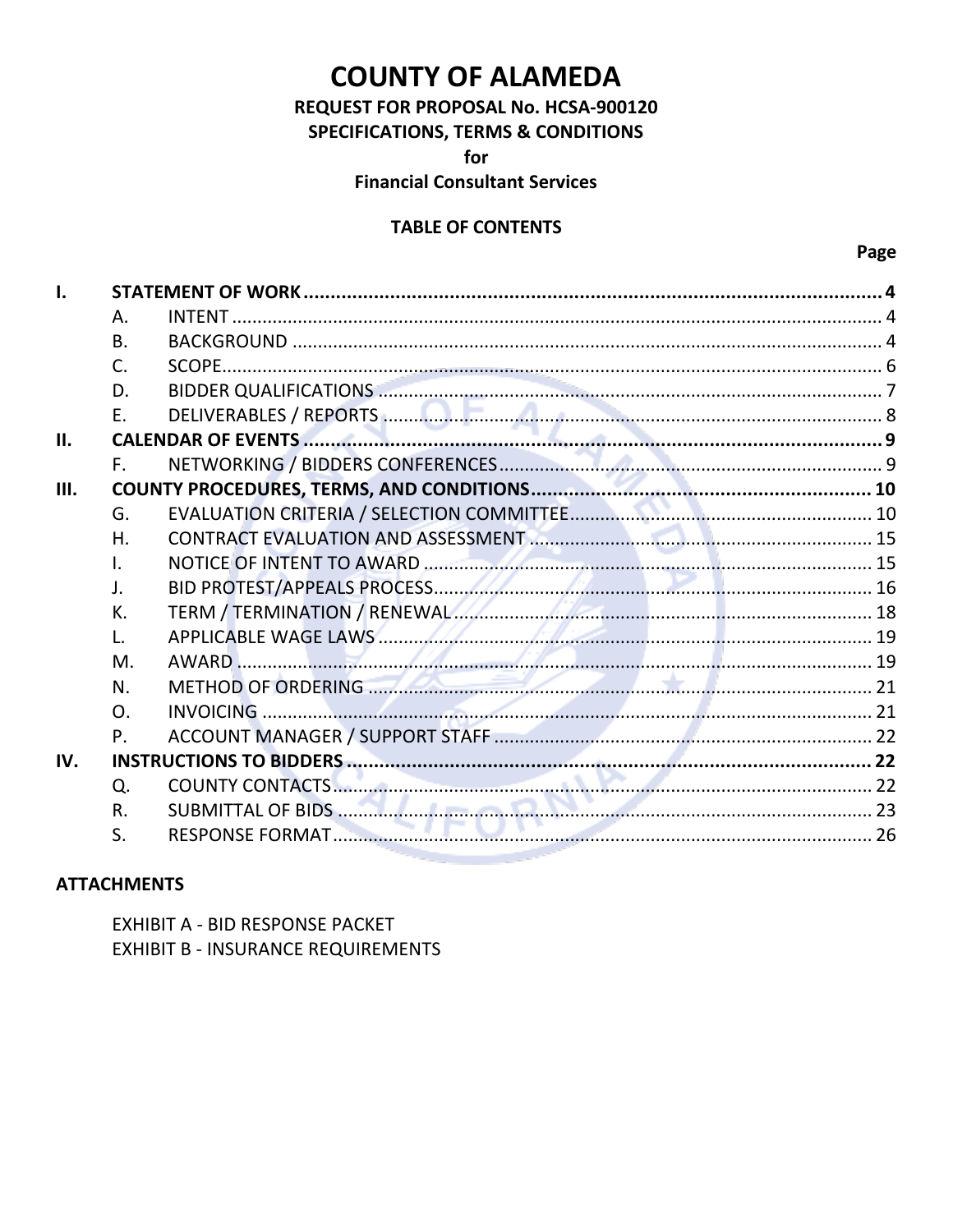#### <span id="page-3-1"></span><span id="page-3-0"></span>I. **STATEMENT OF WORK**

#### A. INTENT

It is the intent of these specifications, terms and conditions to describe the financial and consultative services required by the Alameda County Health Care Services Agency to identify revenue maximization opportunities for the County, the Health Care Services Agency (HCSA), the HCSA providers, and/or the HCSA community partners, and to provide technical support in the implementation of the identified strategies. These services required by HCSA relate to the following topics:

- Federal revenue maximization
- Payment Reform to Fee-For-Service and Value-Based Purchasing
- Medi-Cal Healthier California for All Behavioral Health Implementation

The County intends to award a three-year contract (with option to renew two additional years) to the bidder selected as the most responsible bidder whose response conforms to the Request for Proposal (RFP) and meets the County's requirements. The amount of the contract for the initial three-year term shall not exceed \$1,950,000, or \$650,000 per year.

#### <span id="page-3-2"></span>B. BACKGROUND

HCSA is an Alameda County department that consists of four components: Alameda County Behavioral Health (ACBH), Public Health Department (PHD), Department of Environmental Health (DEH) and the Office of the Agency Director (OAD). ACBH is the largest department within HCSA. With an annual budget of over \$520 million, 87% of services are subcontracted with Community Based Organizations (CBOs) to deliver our Speciality Mental Health and Substance Use Disorder services. Our services are supports through various complex and blended funding sources using cerifiied public expenditures to match and leverage federal financial participation (Medi-Cal) revenue.

Through maximizing revenue ACBH can increase service delivery capacity to expand access to services for the community.

Payment reform was envisioned as ACBH saw the health care industry moving away from cost-based reimbursement for services provided. The goal to reach value-based purchasing first began in 2016 with a planned approach of phases to transition from cost-based to a fee-for-service (FFS) payment structure. As part of the FFS structure, ACBH is able to explore incentivizing collaboration with our CBO partners with incentive payments and pay for performance in quality benchmarks. In 2019, the Department of Health Care Services (DHCS) released the State's proposal California Advancing and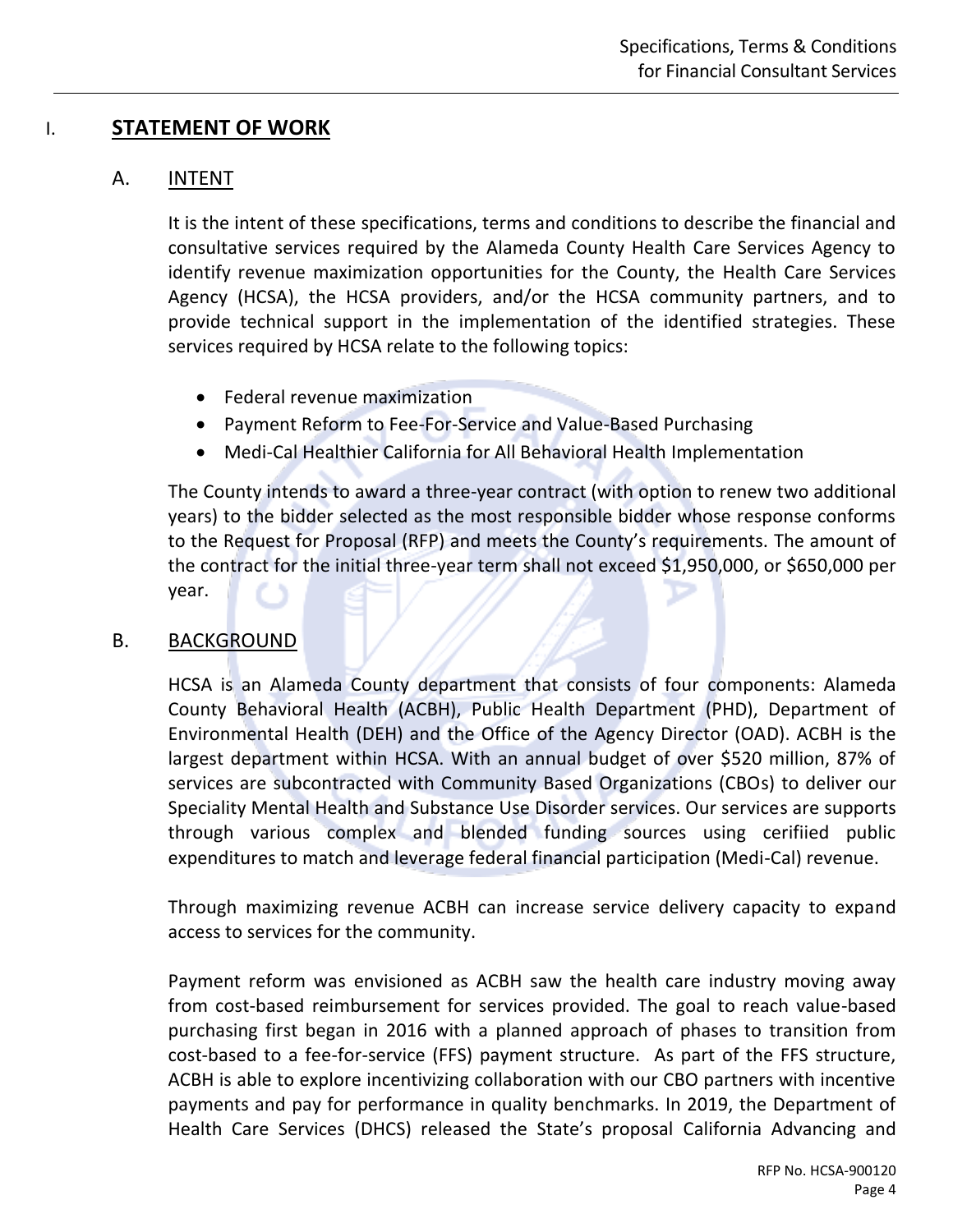Innovating Medi-Cal (CalAIM). CalAIM is now Medi-Cal Healthier California for All. The goals of the proposal are to integrate whole person care model approaches and address social determinants of health, simplify the structure and increase flexibility, and improve quality outcomes through value-based initiatives, modernization of systems, and payment reform.

Amid policy changes at the State and Federal levels, and in order to maintain safety net services for County residents, it is important that all opportunities for revenue maximization are reviewed. HCSA seeks to explore opportunities to leverage additional revenue. A qualified vendor is sought to help identify strategies and provide technical assistance in the implementation of those strategies that are considered feasible for the following areas:

#### 1. **Federal Revenue Maximization**

Since July 2014, HCSA has been working with external partners to explore potential cost savings and identify strategies to leverage new Medicaid Federal revenue for activities and services currently being undertaken by Alameda County Behavioral Health (ACBH) and its contractors, otherwise referred as CBOs, that result in better outcomes for clients, more effective use of treatment resources and increased Medicaid reimbursement for the County.

Via this RFP, HCSA seeks to update the scope of work for this project for more provisions on the County's efforts to maximize funding and continue providing mental health services to the community.

#### 2. **Payment Reform to Fee-For-Service and Value-Based Purchasing**

ACBH is currently in the process of a Payment Transformation pilot with eleven Full Service Partnership (FSP) programs to transition from a cost-based reimbursement to a Fee-For-Service structure with incentive payments based on performance. ACBH is partnering with the contracted CBOs to reduce complexity and increase flexibility by simplifying rate setting and cost reporting through the FSP pilot. Through payment reform, ACBH can focus on access to care, quality outcomes, and implement a Value-Based Purchasing (VBB) model approach.

#### 3. **Medi-Cal Healthier California for All (previously Cal AIM) Implementation**

The state of California Department of Health Care Services (DHCS) seeks to reform the current Medi-Cal system with the following goals:

• Identify and manage member risk and need through Whole Person Care approaches and addressing the Social Determinants of Health;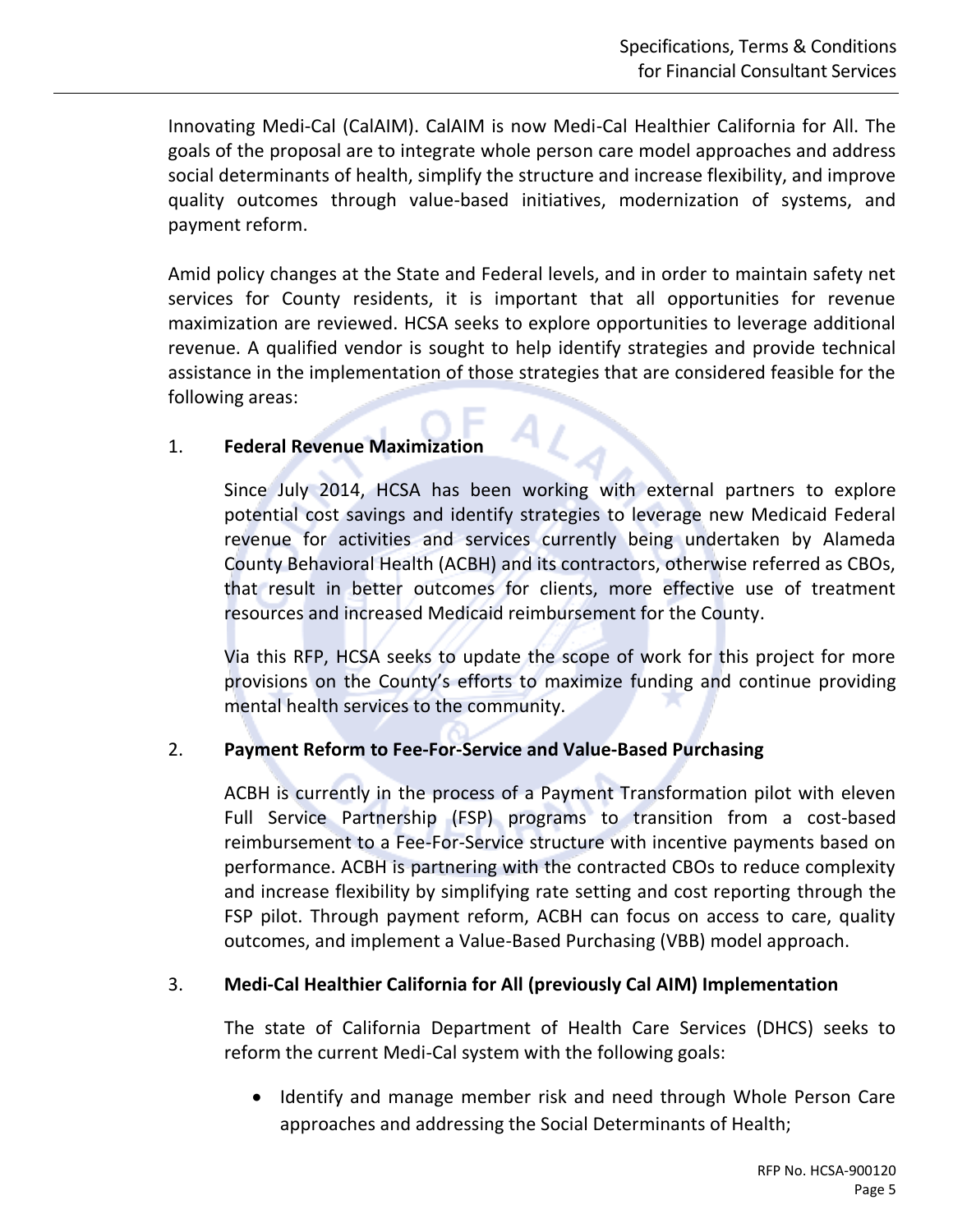- Move Medi-Cal to a more consistent and seamless system by reducing complexity and increasing flexibility, including rate setting and cost reporting; and
- Improve quality outcomes and drive delivery system transformation through value-based initiatives, modernization of systems, and payment reform.

#### <span id="page-5-0"></span>C. SCOPE

HCSA will contract with the awarded bidder to accomplish the following:

#### 1. **Federal Revenue Maximization**

With the responsibility of public mental health services being primarily delivered through California's counties, the awarded Contractor shall:

- Work with HCSA to explore Medicaid revenue and service utilization solutions that would allow for expanded primary health services for its mild to severe beneficiaries.
- Work with HCSA to explore Medi-Cal revenue and service utilization solutions that would allow for expanded specialty mental health and substance use disorder services for its moderate to severe beneficiaries.
- Add…

#### 2. **Payment Reform to Fee-For-Service and Value-Based Purchasing**

The awarded contractor shall:

- Work with HCSA representatives to devise strategies to continue the pilot reform with the current method of payment for ACBH CBO contractors;
- Research rate setting in other jurisdictions and/or public entities that have implemented fee for service or value-based purchasing models; and
- Work with HCSA to develop materials for communication with respect to state and other local partner agencies, such as DHCS and Centers for Medicare & Medicaid Services (CMS) as needed.
- Work with HCSA to expand the pilot to implement system wide in conjunction with (Cal HCA)
- Work with HCSA representatives to prepare a plan for building a robust infrastructure that support business activities in transitioning from costbased to a fee for service reimbursement system.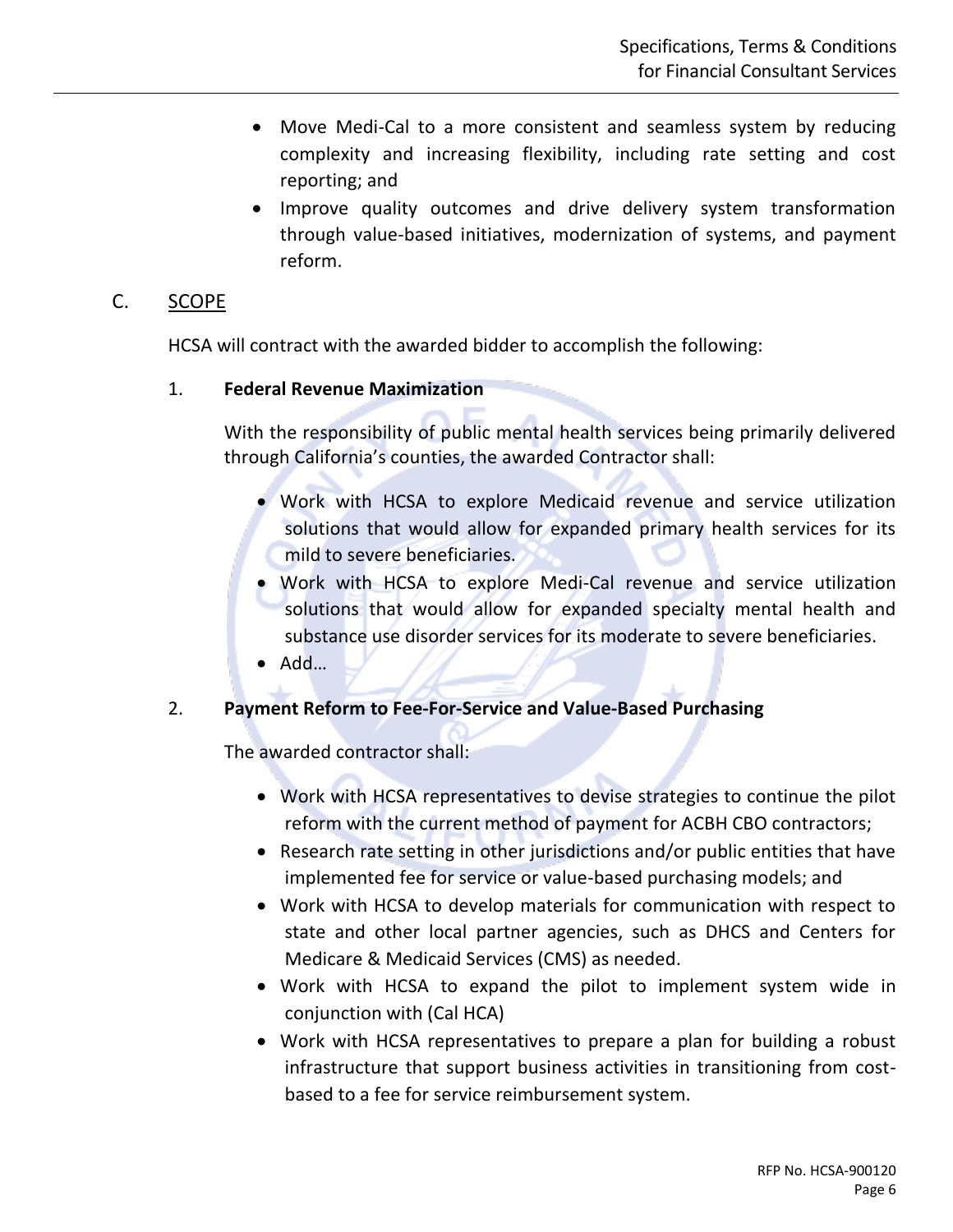#### 3. **Medi-Cal Healthier California for All (Cal HCA) Implementation**

The awarded Contractor shall:

- Work with HCSA representatives to develop initial strategies for the implementation of Cal HCA, following current DHCS guidance;
- Participate at state level public meetings and prepare materials for HCSA staff, contractors, and other stakeholders for summaries of Cal HCA as it continues to progress;
- Perform policy analysis and make recommendations for continued strategies of implementation that is applicable to the County's budgeting practices;
- Assist in supporting HCSA to identify state and national behavioral health quality measures;
- Align the County's existing quality measures to promote Cal HCA and Medi-Cal; and
- Advise and recommend best practices in transitioning the County from the existing Healthcare Common Procedure Coding System (HCPCS) Level II coding to Level I coding that supports an ongoing fee for service rate methodology within federal and state requirements.

#### <span id="page-6-0"></span>D. BIDDER QUALIFICATIONS

To be eligible to participate in this RFP, Bidder must meet the following Bidder Minimum Qualifications:

- 1. Bidder shall be regularly and continuously engaged in the business of providing consultation and technical assistance in the area of revenue maximization and payment reform for at least two (2) years.
- 2. Bidder shall describe and demonstrate experience with:
	- a. Providing consultation and technical assistance to County Health agencies, municipalities, or hospitals on revenue maximization strategies;
	- b. Identifying and implementing revenue maximization opportunities for jurisdictions, in accordance with all State and federal requirements;
	- c. Identifying and implementing payment reform for jurisdictions, in accordance with all State and federal requirements;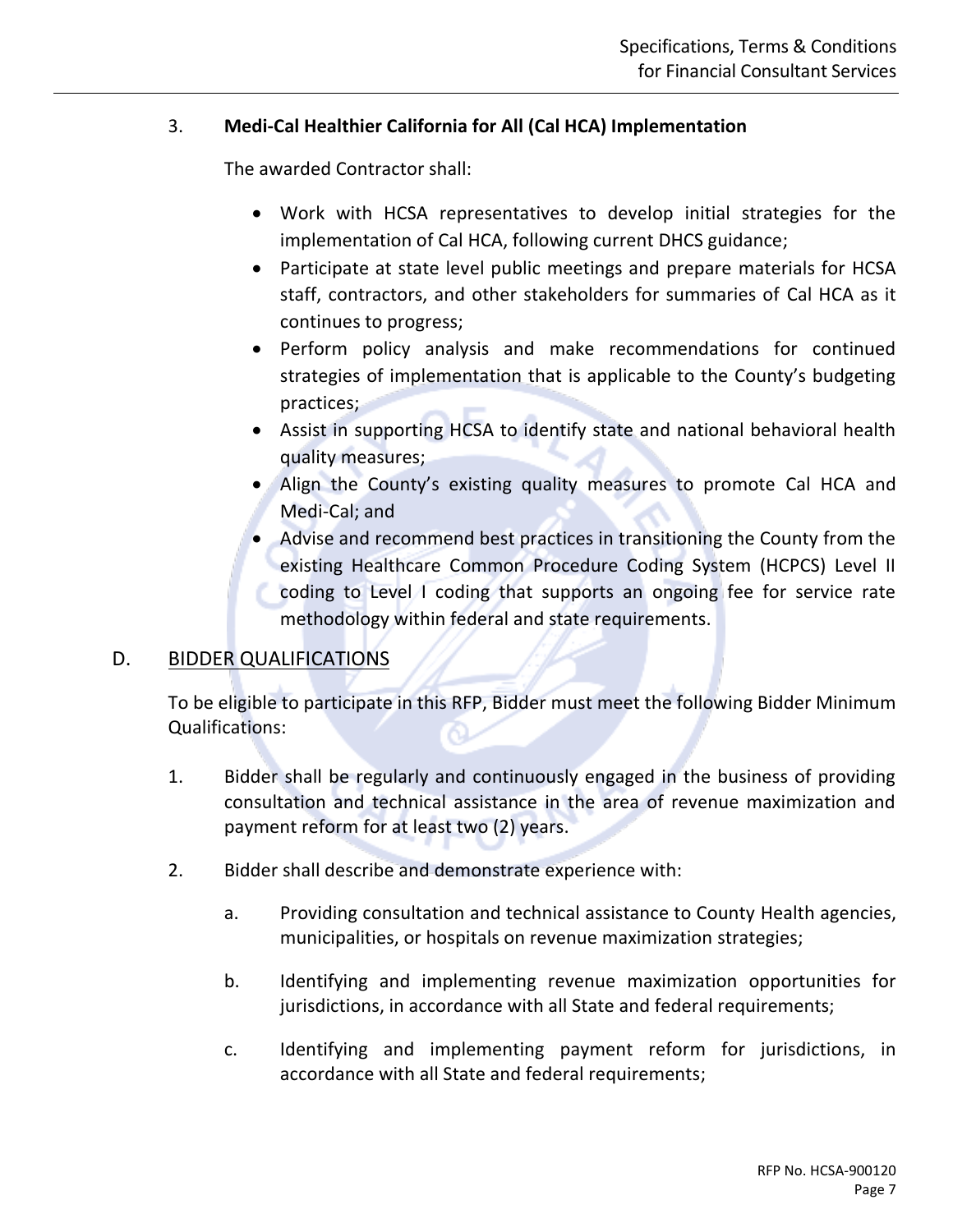- d. Knowledge of quality incentive industry measures used in pay for performance business models for jurisdictions, in accordance with all State and federal requirements;
- e. Knowledge of reimbursement mechanisms related to Medi-Cal, Medi-Cal managed care, Medicare revenue streams, private and public hospitals and nursing and other health care facilities; and
- f. Knowledge of State and Federal reimbursements.
- 3. Bidder shall possess and demonstrate all permits, licenses and professional credentials necessary to perform services as specified under this RFP.

#### <span id="page-7-0"></span>E. DELIVERABLES / REPORTS

- 1. The awarded contractor shall prepare reports on a quarterly basis regarding revenue maximization/payment reform opportunities for HCSA that include summaries of each project area's progress.
- 2. Reports shall be organized into at least three sections, and may include additional sections requested by HCSA that are not described below:
	- Federal revenue maximization;
	- Payment Reform to Fee-For-Service and Value-Based Purchasing; and
	- Cal HCA Implementation
- 3. Reports shall detail the progress of each opportunity identified, including progress towards implementation and rationale if initiatives are not being implemented, the technical support provided, and the outcome of each effort, including financial outcomes and projected outcomes.
- 4. Contractor shall schedule meetings, prepare agendas and presentations for communications with various stakeholder groups.
- 5. Contractor shall perform data analysis in collaboration with HCSA staff to recommend rates for payment reform and Cal HCA implementation.
- 6. Contractor shall work with HCSA staff and consultants as needed to identify technical requirements in rate development and tracking of pay for performance incentives.
- 7. At the request of HCSA, contractor shall alter the reporting format, frequency, and/or specific information to be included as necessary.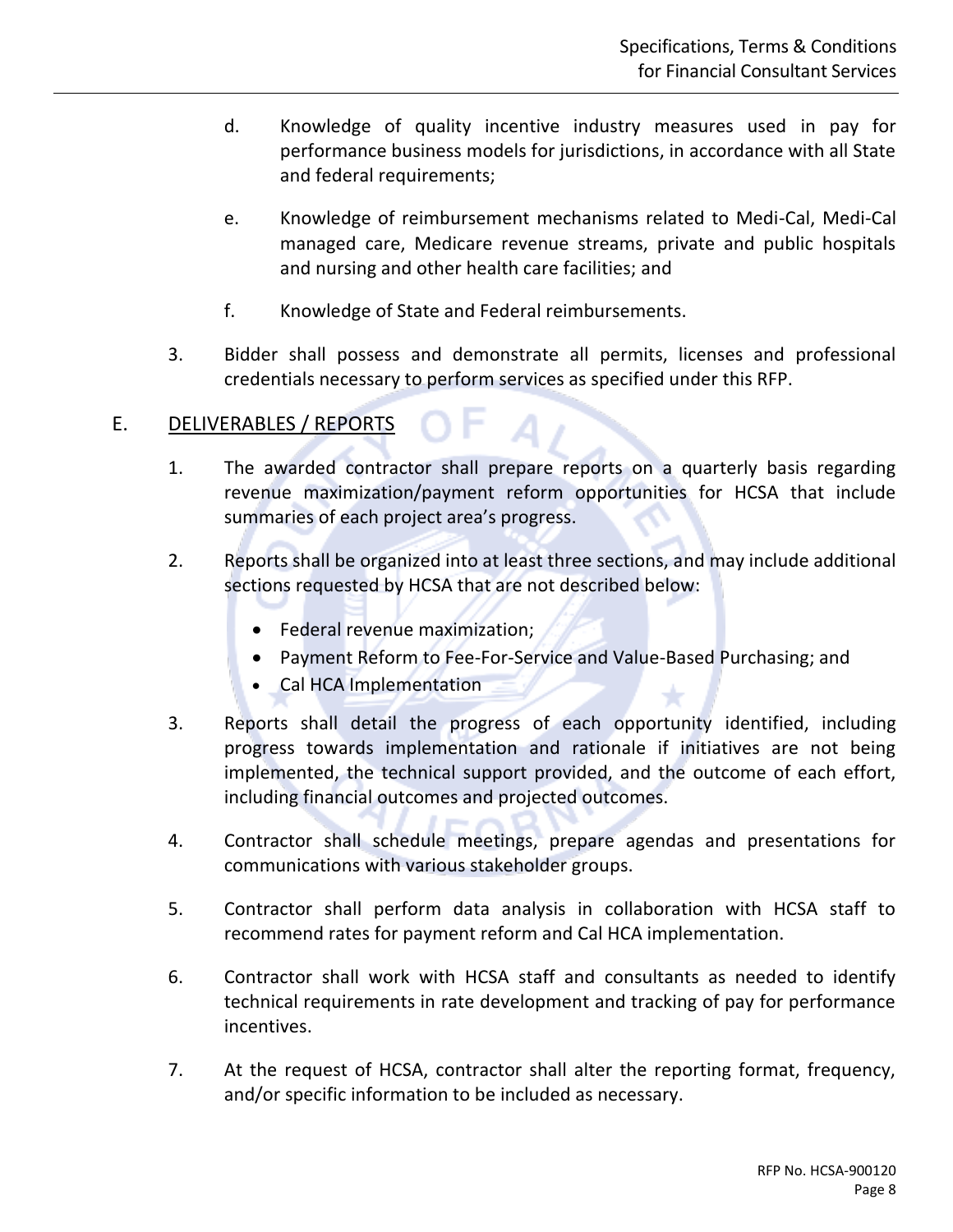#### <span id="page-8-0"></span>II. **CALENDAR OF EVENTS**

| <b>EVENT</b>                 | DATE/LOCATION                    |                                     |  |  |
|------------------------------|----------------------------------|-------------------------------------|--|--|
| Request Issued               | January 24, 2020                 |                                     |  |  |
| <b>Written Questions Due</b> | by 5:00 p.m. on February 5, 2020 |                                     |  |  |
| Networking/Bidders           | Monday                           | at: Alameda County ACBH             |  |  |
| Conference #1                | 2/3/2020                         | 1900 Embarcadero Cove               |  |  |
|                              | Starting at 3:00 PM              | <b>Wildcat Canyon Room</b>          |  |  |
|                              |                                  | 2 <sup>nd</sup> Floor, Suite 205    |  |  |
|                              |                                  | Oakland, CA 94606                   |  |  |
| Networking/Bidders           | Wednesday                        | at: Alameda County HCSA             |  |  |
| Conference #2                | 2/5/2020                         | <b>500 Davis Street</b>             |  |  |
|                              | Starting at 11:00 AM             | 1 <sup>st</sup> Floor, Room 500 A/B |  |  |
|                              |                                  | San Leandro, CA 94577               |  |  |
| List of Attendees            | <b>February 7, 2020</b>          |                                     |  |  |
| Q&A Issued                   | February 21, 2020                |                                     |  |  |
| Addendum Issued              | February 21, 2020                |                                     |  |  |
| <b>Response Due</b>          | March 6, 2020 by 2:00 p.m.       |                                     |  |  |
| <b>Evaluation Period</b>     | March 6 - 27, 2020               |                                     |  |  |
| <b>Vendor Interviews</b>     | March 25 - 27, 2020              |                                     |  |  |
| <b>Board Letter</b>          | June 2, 2020                     |                                     |  |  |
| <b>Recommending Award</b>    |                                  |                                     |  |  |
| <b>Issued</b>                |                                  |                                     |  |  |
| <b>Board Consideration</b>   | June 16, 2020                    |                                     |  |  |
| <b>Award Date</b>            |                                  |                                     |  |  |
| <b>Contract Start Date</b>   | July 1, 2020                     |                                     |  |  |

**Note**: Award and start dates are approximate.

#### <span id="page-8-1"></span>F. NETWORKING / BIDDERS CONFERENCES

- 1. Networking/bidders conferences will be held to:
	- a. Provide an opportunity for Small Local Emerging Businesses (SLEBs) and large firms to network and develop subcontracting relationships in order to participate in the contract(s) that may result from this RFP.
	- b. Provide an opportunity for bidders to ask specific questions about the project and request RFP clarification.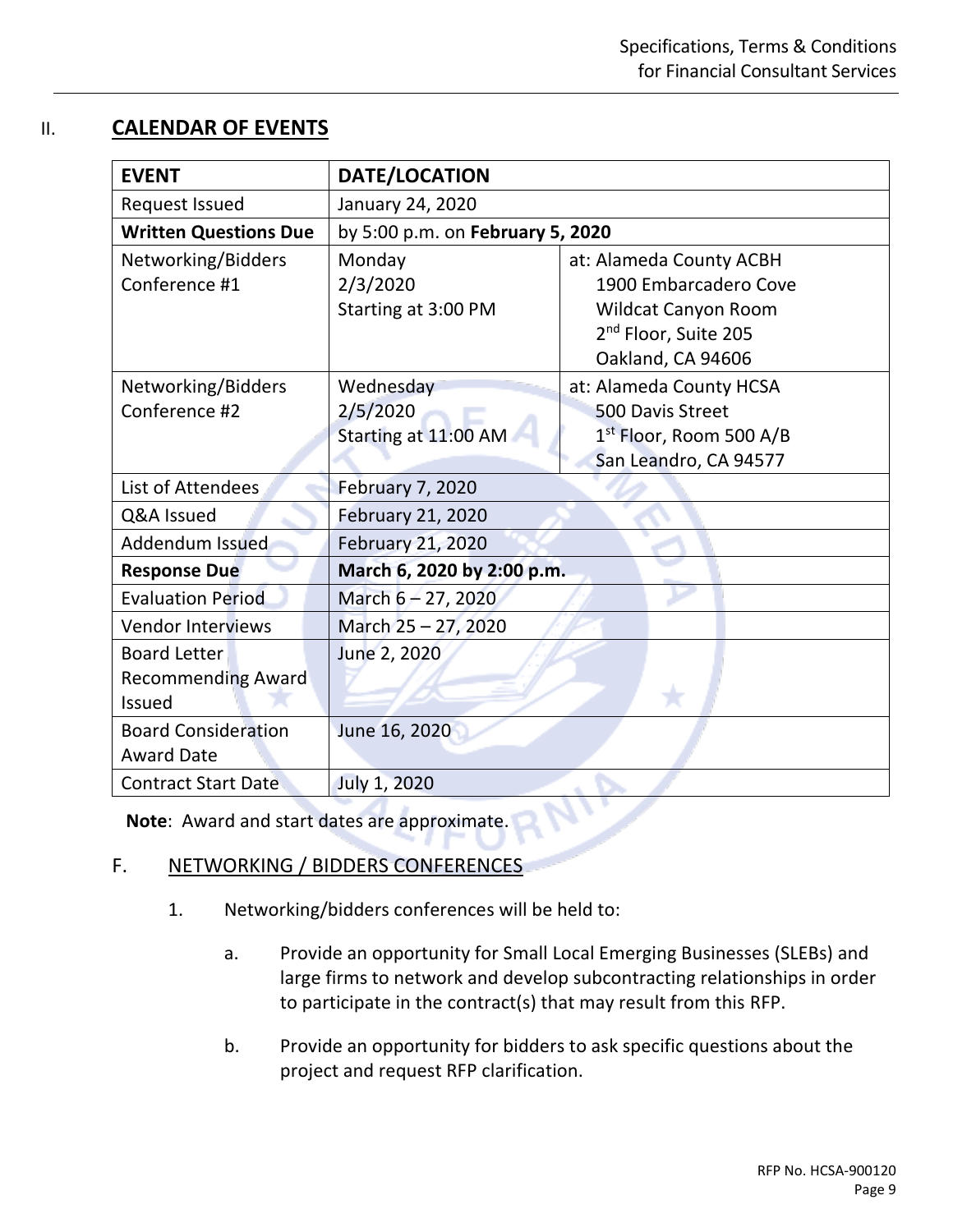- c. Provide the County with an opportunity to receive feedback regarding the project and RFP.
- 2. The list of bidder conference attendees will be released in a separate document.
- 3. Questions will be addressed in an RFP Question and Answer (Q&A) Report following the networking/bidders conference(s). Should there be a need to amend or revise the RFP, an addendum will be issued following the Networking/Bidders Conferences.
- 4. Potential bidders are strongly encouraged to attend networking/bidders conference(s) in order to further facilitate subcontracting relationships. Vendors who attend a networking/bidders conference will be added to the Vendor Bid List. Failure to participate in a networking/bidders conference will in no way relieve the Contractor from furnishing goods and/or services required in accordance with these specifications, terms and conditions. Attendance at a networking/bidders conference is recommended but is not mandatory.

#### <span id="page-9-1"></span><span id="page-9-0"></span>III. **COUNTY PROCEDURES, TERMS, AND CONDITIONS**

#### G. EVALUATION CRITERIA / SELECTION COMMITTEE

All proposals that pass the initial Evaluation Criteria which are determined on a pass/fail basis (Completeness of Response, Financial Stability, and Debarment and Suspension) will be evaluated by a County Selection Committee (CSC). The County Selection Committee may be composed of County staff and other parties that may have expertise or experience in financial consultant services. The CSC will score and recommend a Contractor in accordance with the evaluation criteria set forth in this RFP. Other than the initial pass/fail Evaluation Criteria, the evaluation of the proposals shall be within the sole judgment and discretion of the CSC.

All contact during the evaluation phase shall be through the Health Care Services Agency's Special Projects Office only. Bidders shall neither contact nor lobby evaluators during the evaluation process. Attempts by Bidder to contact and/or influence members of the CSC may result in disqualification of Bidder.

The CSC will evaluate each proposal meeting the qualification requirements set forth in this RFP. Bidders should bear in mind that any proposal that is unrealistic in terms of the technical or schedule commitments, or unrealistically high or low in cost, will be deemed reflective of an inherent lack of technical competence or indicative of a failure to comprehend the complexity and risk of the County's requirements as set forth in this RFP.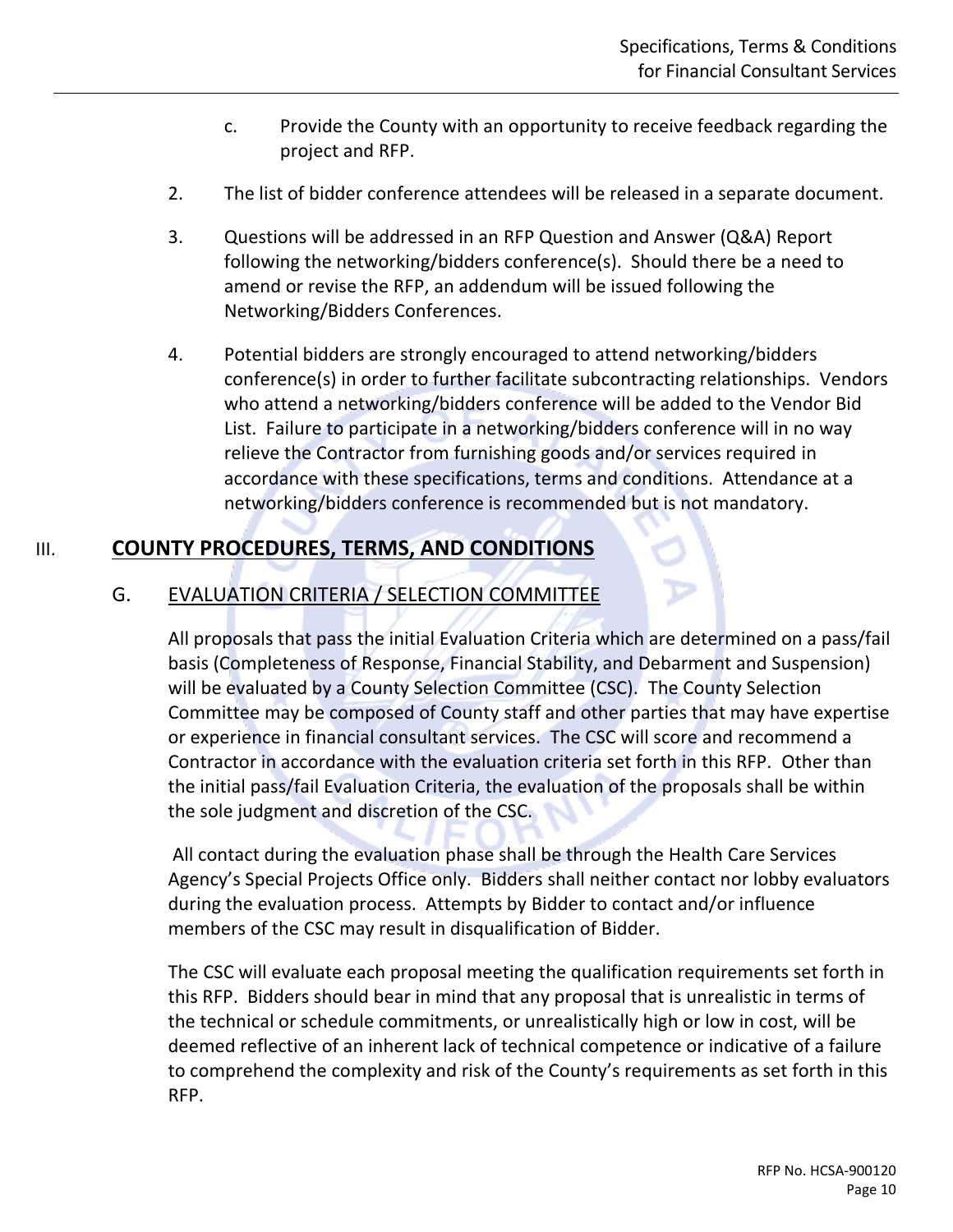Bidders are advised that in the evaluation of cost it will be assumed that the unit price quoted is correct in the case of a discrepancy between the unit price and an extension.

As a result of this RFP, the County intends to award a contract to the responsible bidder(s) whose response conforms to the RFP and whose bid presents the greatest value to the County, all evaluation criteria considered. The combined weight of the evaluation criteria is greater in importance than cost in determining the greatest value to the County. The goal is to award a contract to the bidder(s) that proposes the County the best quality as determined by the combined weight of the evaluation criteria. The County may award a contract of higher qualitative competence over the lowest priced response.

The basic information that each section should contain is specified below, these specifications should be considered as minimum requirements. Much of the material needed to present a comprehensive proposal can be placed into one of the sections listed. However, other criteria may be added to further support the evaluation process whenever such additional criteria are deemed appropriate in considering the nature of the goods and/or services being solicited.

Each of the Evaluation Criteria below will be used in ranking and determining the quality of bidders' proposals. Proposals will be evaluated according to each Evaluation Criteria, and scored on the zero to five-point scale outlined below. The scores for all Evaluation Criteria will then be added, according to their assigned weight (below), to arrive at a weighted score for each proposal. A proposal with a high weighted total will be deemed of higher quality than a proposal with a lesser-weighted total. The final maximum score for any project is 550 points, including the possible 50 points for local and small, local and emerging, or local preference points (maximum 10% of final score).

The evaluation process may include a two-stage approach including an initial evaluation of the written proposal and preliminary scoring to develop a short list of bidders that will continue to the final stage of oral interview and reference checks. The preliminary scoring will be based on the total points, excluding points allocated to references and oral interview.

If the two-stage approach is used, the three bidders receiving the highest preliminary scores and with at least 200 points will be invited to an oral interview. Only the bidders meeting the short list criteria will proceed to the next stage. All other bidders will be deemed eliminated from the process. All bidders will be notified of the short list participants; however, the preliminary scores at that time will not be communicated to bidders.

The zero to five-point scale range is defined as follows: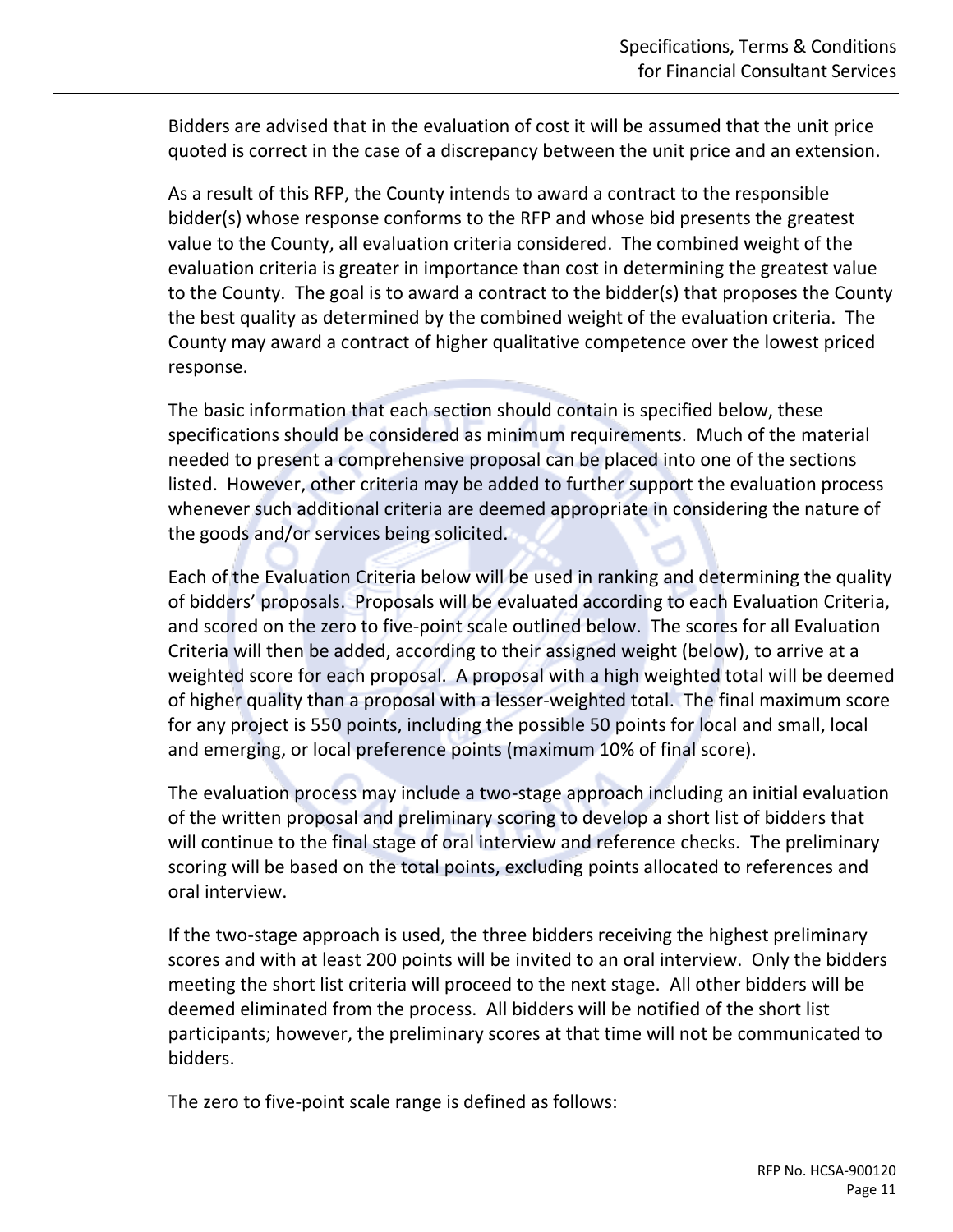| 0 | Not Acceptable                 | Non-responsive, fails to meet RFP specification. The approach<br>has no probability of success. If a mandatory requirement this<br>score will result in disqualification of proposal.                                                  |
|---|--------------------------------|----------------------------------------------------------------------------------------------------------------------------------------------------------------------------------------------------------------------------------------|
| 1 | Poor                           | Below average, falls short of expectations, is substandard to<br>that which is the average or expected norm, has a low<br>probability of success in achieving objectives per RFP.                                                      |
|   | Fair                           | Has a reasonable probability of success, however, some<br>objectives may not be met.                                                                                                                                                   |
| 3 | Average                        | Acceptable, achieves all objectives in a reasonable fashion per<br>RFP specification. This will be the baseline score for each item<br>with adjustments based on interpretation of proposal by<br><b>Evaluation Committee members.</b> |
| 4 | <b>Above Average</b><br>/ Good | Very good probability of success, better than that which is<br>average or expected as the norm. Achieves all objectives per<br>RFP requirements and expectations.                                                                      |
| 5 | Excellent /<br>Exceptional     | Exceeds expectations, very innovative, clearly superior to that<br>which is average or expected as the norm. Excellent probability<br>of success and in achieving all objectives and meeting RFP<br>specification.                     |

#### The Evaluation Criteria and their respective weights are as follows:

A.

ی

|    | <b>Evaluation Criteria</b>                                                                                                                                                                                                                                                                                                                                                          | Weight    |
|----|-------------------------------------------------------------------------------------------------------------------------------------------------------------------------------------------------------------------------------------------------------------------------------------------------------------------------------------------------------------------------------------|-----------|
| А. | <b>Completeness of Response:</b><br>Responses to this RFP must be complete. Responses that<br>do not include the proposal content requirements<br>identified within this RFP and subsequent Addenda and do<br>not address each of the items listed below will be<br>considered incomplete, be rated a Fail in the Evaluation<br>Criteria and will receive no further consideration. |           |
|    | Responses that are rated a Fail and are not considered may<br>be picked up at the delivery location within 14 calendar<br>days of contract award and/or the completion of the<br>competitive process.                                                                                                                                                                               | Pass/Fail |
|    | <b>Debarment and Suspension:</b><br>Bidders, its principal and named subcontractors are not<br>identified on the list of Federally debarred, suspended or<br>other excluded parties located at www.sam.gov.                                                                                                                                                                         | Pass/Fail |
| Β. | <b>Capacity, Readiness, and Relevant Experience:</b>                                                                                                                                                                                                                                                                                                                                | 20 Points |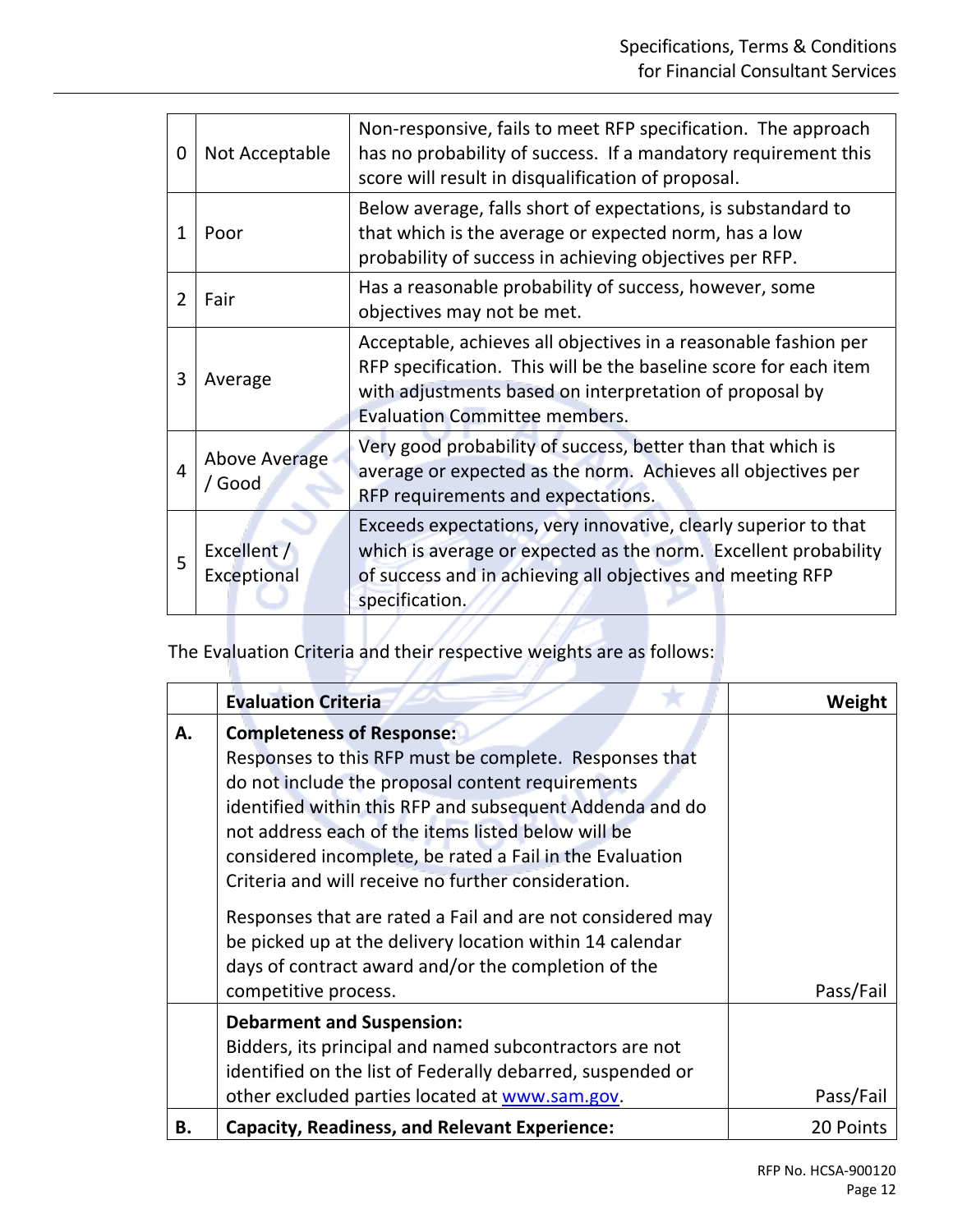|    | Proposals will be evaluated against the RFP specifications<br>and the questions below:<br>1. Has proposer demonstrated a thorough understanding<br>of the purpose and scope of the project?<br>2. How well has the proposer identified pertinent issues<br>and potential problems related to the project?<br>3. Has the proposer demonstrated that it understands the<br>deliverables the County expects it to provide?<br>4. Has the proposer demonstrated that it understands the<br>County's time schedule and can meet it?                                                                                                  |           |
|----|---------------------------------------------------------------------------------------------------------------------------------------------------------------------------------------------------------------------------------------------------------------------------------------------------------------------------------------------------------------------------------------------------------------------------------------------------------------------------------------------------------------------------------------------------------------------------------------------------------------------------------|-----------|
| C. | <b>Key Personnel:</b><br>Proposals will be evaluated against the RFP specifications<br>and the questions below:<br>1. Do the individuals assigned to the project have<br>experience on similar projects?<br>2. How extensive is the applicable education and<br>experience of the personnel designated to work on the<br>project?<br>3. How prepared do the individuals assigned to the project<br>appear to be for effective completion of activities<br>described for this project?<br>Does the proposal clearly explain the roles that each<br>4.<br>person assigned to the project will play in connection<br>with the RFP? | 10 Points |
| D. | <b>Description of Proposed Services:</b><br>Proposals will be evaluated against the RFP specifications<br>and the questions below:<br>1. Did the proposer adequately address all portions of the<br>scope of work described in this RFP?<br>2. To what extent does the proposer describe activities<br>that meet and exceed the specific activities, including<br>but not limited to the three core areas discussed in the<br>SCOPE section, described in this RFP?                                                                                                                                                             | 35 Points |
| E. | <b>Implementation Plan and Schedule:</b><br>An evaluation will be made of the likelihood that Bidder's<br>implementation plan and schedule will meet the County's<br>schedule. Additional credit will be given for the<br>identification and planning for mitigation of schedule risks<br>which Bidder believes may adversely affect any portion of<br>the County's schedule.                                                                                                                                                                                                                                                   | 10 Points |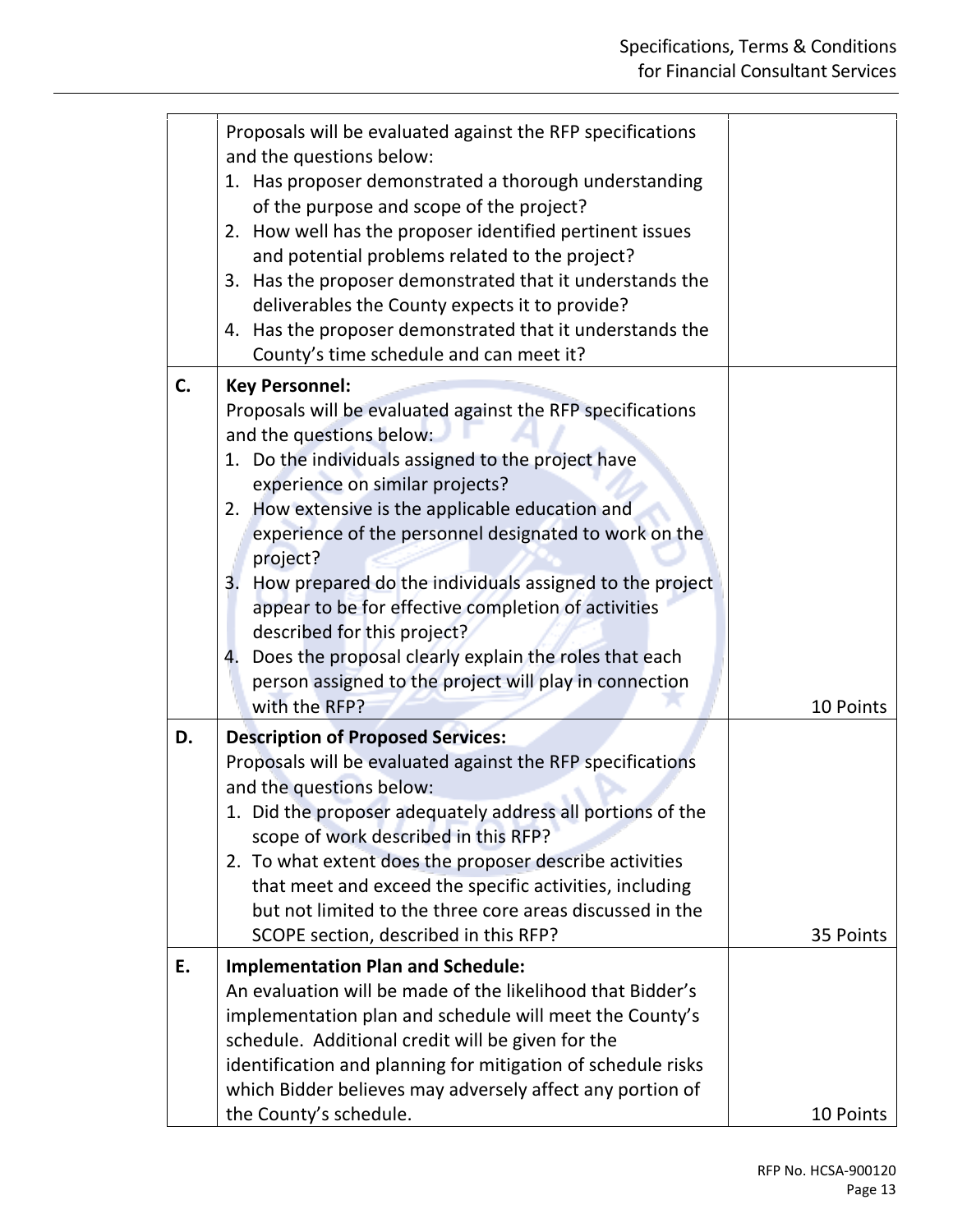| F. | <b>Deliverables and Reports:</b><br>Proposals will be evaluated against the RFP specifications<br>and the questions below:<br>1. Does the methodology described for required<br>deliverables and reports depict a logical approach to<br>fulfilling the requirements of the RFP?<br>2. To what extent does the proposer describe activities<br>that meet and exceed the specific activities described in<br>this RFP?<br>3. Does the proposer's written plan sufficiently describe<br>the plan for communication with HCSA as described in<br>this RFP?                                                                                                                                                                                                                                                                                                                                        | 10 Points |
|----|------------------------------------------------------------------------------------------------------------------------------------------------------------------------------------------------------------------------------------------------------------------------------------------------------------------------------------------------------------------------------------------------------------------------------------------------------------------------------------------------------------------------------------------------------------------------------------------------------------------------------------------------------------------------------------------------------------------------------------------------------------------------------------------------------------------------------------------------------------------------------------------------|-----------|
| G. | <b>Cost and Budget Narrative:</b><br>The points for Cost will be computed by dividing the<br>amount of the lowest responsive bid received by each<br>bidder's total proposed cost.<br>While not reflected in the Cost evaluation points, an<br>evaluation may also be made of:<br>1. Reasonableness (i.e., does the proposed pricing<br>accurately reflect the bidder's effort to meet<br>requirements and objectives?);<br>Realism (i.e., is the proposed cost appropriate to the<br>2.<br>nature of the products and services to be provided?);<br>and<br>3. Affordability (i.e., the ability of the County to finance the<br>services)<br>Consideration of price in terms of overall affordability<br>may be controlling in circumstances where two or more<br>proposals are otherwise adjudged to be equal, or when<br>a superior proposal is at a price that the County cannot<br>afford. | 15 Points |
| Η. | References (See Exhibit A - Bid Response Packet)                                                                                                                                                                                                                                                                                                                                                                                                                                                                                                                                                                                                                                                                                                                                                                                                                                               | Pass/Fail |
| Ι. | <b>Oral Interview:</b>                                                                                                                                                                                                                                                                                                                                                                                                                                                                                                                                                                                                                                                                                                                                                                                                                                                                         |           |
|    | The oral interview on the proposal shall not exceed 60<br>minutes. The oral interview may include responding to<br>standard and specific questions from the CSC regarding the<br>Bidder's proposal. The scoring may be revised based on the<br>oral interview.                                                                                                                                                                                                                                                                                                                                                                                                                                                                                                                                                                                                                                 | 10 Points |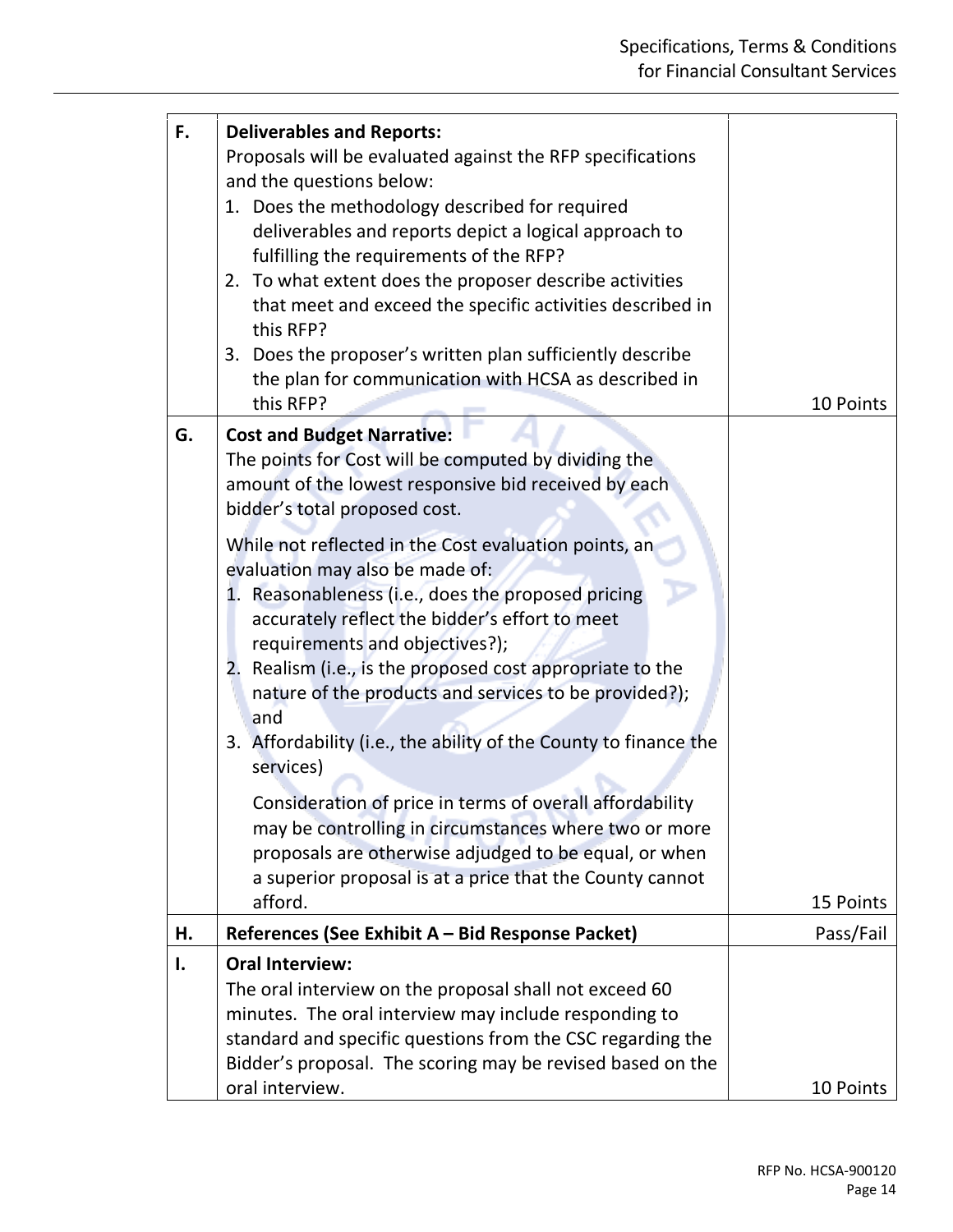#### **SMALL LOCAL EMERGING BUSINESS PREFERENCE**

| Local Preference: Points equaling five percent of bidder's<br>total score, for the above Evaluation Criteria, will be added.<br>This will be the bidder's final score for purposes of award |                   |
|---------------------------------------------------------------------------------------------------------------------------------------------------------------------------------------------|-------------------|
| evaluation.                                                                                                                                                                                 | Five Percent (5%) |
| Small and Local or Emerging and Local Preference: Points<br>equaling five percent of bidder's total score, for the above<br>Evaluation Criteria, will be added. This will be the bidder's   |                   |
| final score for purposes of award evaluation.                                                                                                                                               | Five Percent (5%) |

#### <span id="page-14-0"></span>H. CONTRACT EVALUATION AND ASSESSMENT

During the initial 60 day period of any contract which may be awarded to Contractor, the County may review the proposal, the contract, any goods or services provided, and/or meet with the Contractor to identify any issues or potential problems.

The County reserves the right to determine, at its sole discretion, whether:

- 1. Contractor has complied with all terms of this RFP; and
- 2. Any problems or potential problems with the proposed goods and services were evidenced which make it unlikely (even with possible modifications) that such goods and services have met or will meet the County requirements.

If, as a result of such determination, the County concludes that it is not satisfied with Contractor, Contractor's performance under any awarded contract and/or Contractor's goods and services as contracted for therein, the Contractor will be notified that the contract is being terminated. Contractor shall be responsible for returning County facilities to their original state at no charge to the County. The County will have the right to invite the next highest ranked bidder to enter into a contract. The County also reserves the right to re-bid this project if it is determined to be in its best interest to do so.

#### <span id="page-14-1"></span>I. NOTICE OF INTENT TO AWARD

1. At the conclusion of the RFP response evaluation process ("Evaluation Process"), all bidders will be notified in writing by e-mail, fax, or US Postal Service mail, of the contract award recommendation, if any, by HCSA's Special Projects Office. The document providing this notification is the Notice of Intent to Award.

The Notice of Intent to Award will provide the following information: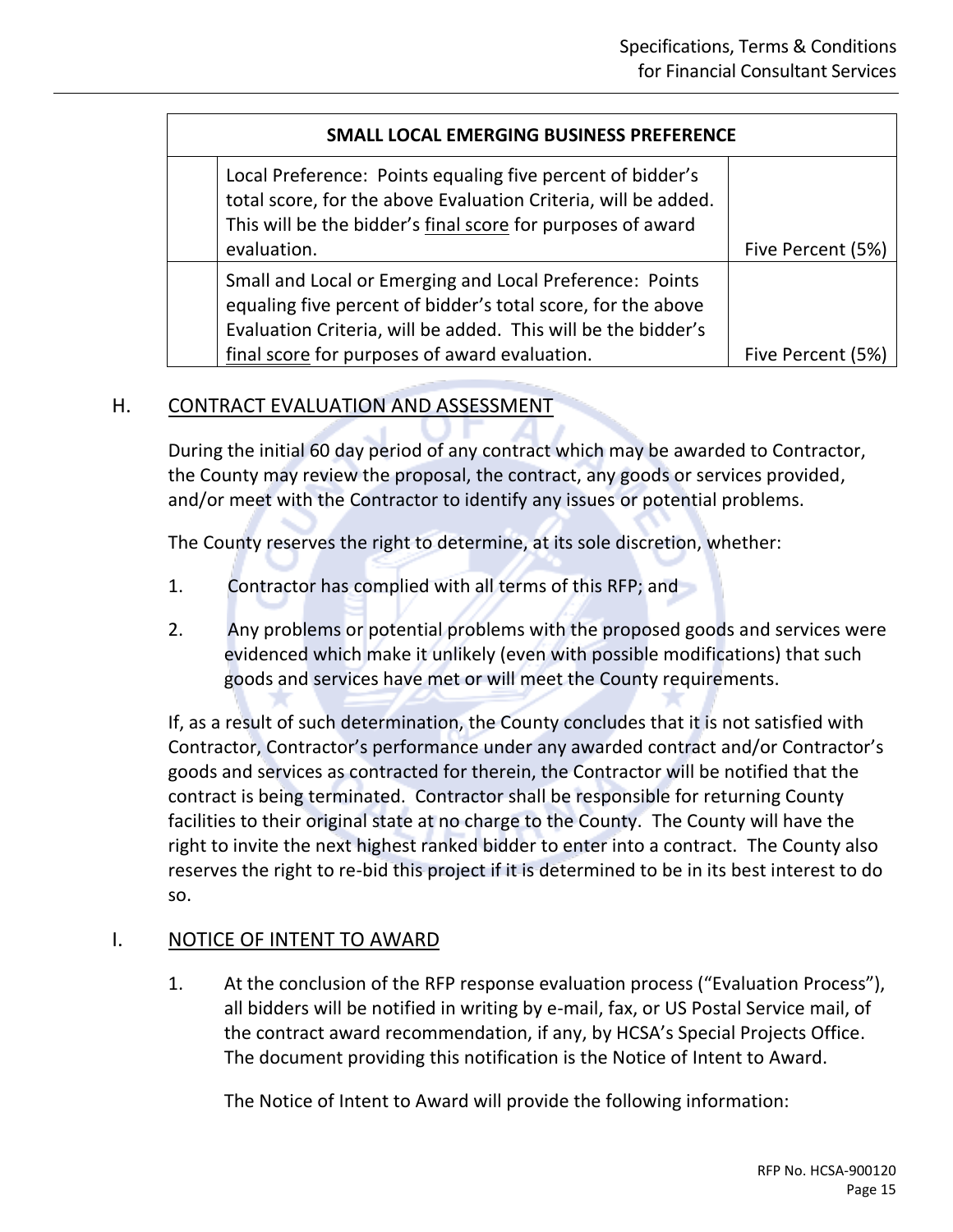- a. The name of the bidder being recommended for contract award; and
- b. The names of all other parties that submitted proposals.
- 2. At the conclusion of the RFP response evaluation process and negotiations, debriefings for unsuccessful bidders will be scheduled and provided upon written request and will be restricted to discussion of the unsuccessful offeror's bid. Under no circumstances will any discussion be conducted with regard to contract negotiations with the successful bidder.
- 3. The submitted proposals shall be made available upon request no later than five calendar days before approval of the award and contract is scheduled to be heard by the Board of Supervisors.

#### <span id="page-15-0"></span>J. BID PROTEST/APPEALS PROCESS

1. HCSA prides itself on the establishment of fair and competitive contracting procedures and the commitment made to following those procedures. The following is provided in the event that bidders wish to protest the bid process or appeal the recommendation to award a contract for this project once the Notices of Intent to Award/Non-Award have been issued. Bid protests submitted prior to issuance of the Notices of Intent to Award/Non-Award will not be accepted by the County.

Any Bid protest by any Bidder regarding any other Bid must be submitted in writing to James Nguyen, HCSA Administrative Officer, 1000 San Leandro Blvd., Suite 300, San Leandro, CA 94577, Fax (510) 351-1367 **before 5:00 pm of the FIFTH (5th) business day following the date of issuance of the Notice of Intent to Award, not the date received by the Bidder**. A Bid protest received after 5:00 pm is considered received as of the next business day.

- a. The Bid protest must contain a complete statement of the reasons and facts for the protest.
- b. The protest must refer to the specific portions of all documents that form the basis for the protest.
- c. The protest must include the name, address, email address, fax number and telephone number of the person representing the protesting party.
- d. The County Agency/Department will transmit a copy of the bid protest to all bidders as soon as possible after receipt of the protest.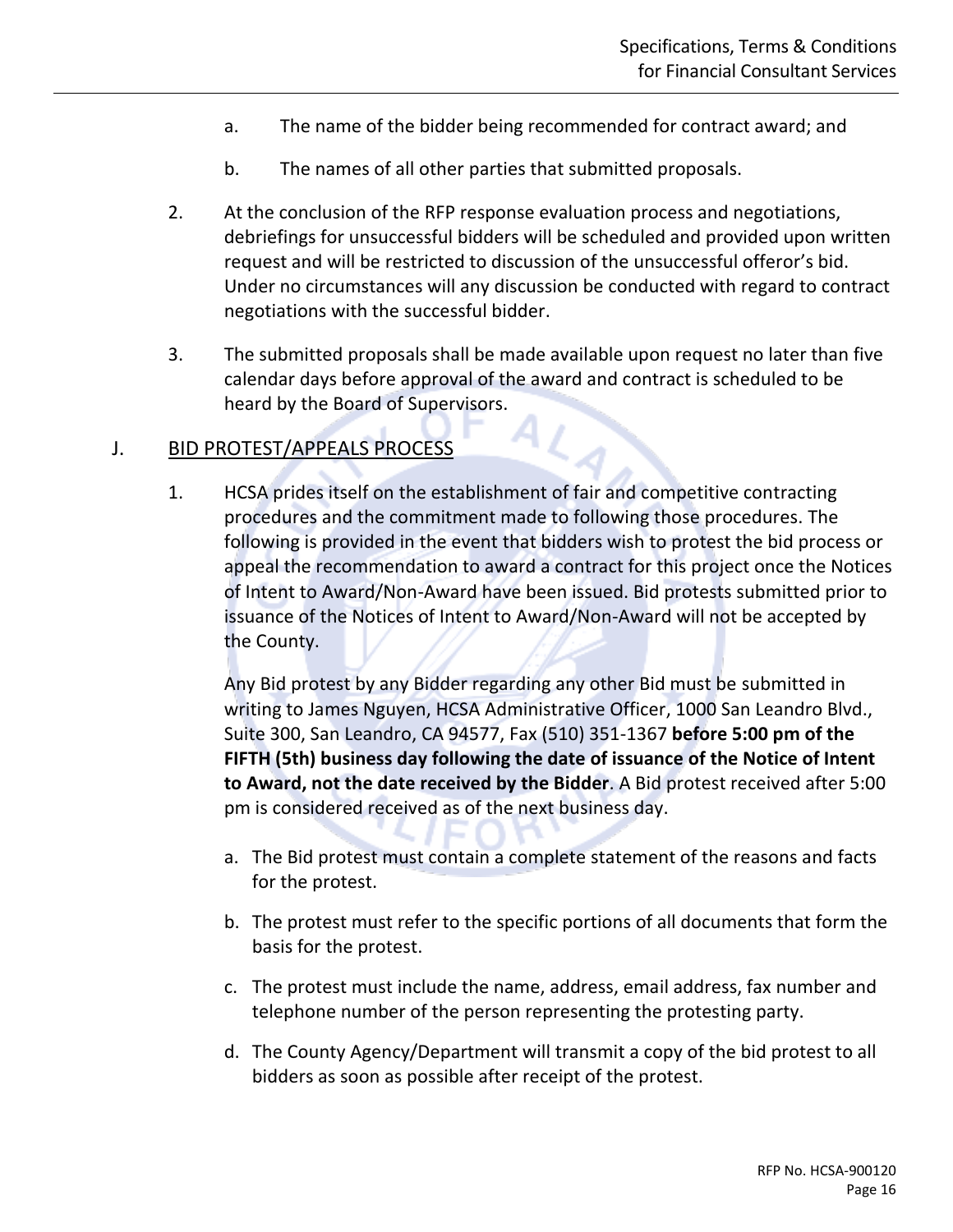2. Upon receipt of written protest, HCSA Director, or designee will review and evaluate the protest and issue a written decision. The HCSA Director, may, at his or her discretion, investigate the protest, obtain additional information, provide an opportunity to settle the protest by mutual agreement, and/or schedule a meeting(s) with the protesting Bidder and others (as appropriate) to discuss the protest. The decision on the bid protest will be issued at least ten (10) business days prior to the Board hearing or HCSA award date.

The decision will be communicated by e-mail or fax, and mail, and will inform the bidder whether or not the recommendation to the Board of Supervisors or HCSA in the Notice of Intent to Award is going to change. A copy of the decision will be furnished to all Bidders affected by the decision. As used in this paragraph, a Bidder is affected by the decision on a Bid protest if a decision on the protest could have resulted in the Bidder not being the apparent successful Bidder on the Bid.

- 3. The decision of the HCSA Director on the bid protest may be appealed to the Auditor-Controller's Office of Contract Compliance & Reporting (OCCR) located at 1221 Oak St., Room 249, Oakland, CA 94612, Fax: (510) 272-6502 unless the OCCR determines that it has a conflict of interest in which case an alternate will be identified to hear the appeal and all steps to be taken by OCCR will be performed by the alternate. The Bidder whose Bid is the subject of the protest, all Bidders affected by the HCSA Director's decision on the protest, and the protestor have the right to appeal if not satisfied with the HCSA Director's decision. All appeals to the Auditor-Controller's OCCR shall be in writing and submitted within five (5) business days following the issuance of the decision by the HCSA Director, not the date received by the Bidder. An appeal received after 5:00 p.m. is considered received as of the next business day.
	- a. The appeal shall specify the decision being appealed and all the facts and circumstances relied upon in support of the appeal.
	- b. In reviewing protest appeals, the OCCR will not re-judge the proposal(s). The appeal to the OCCR shall be limited to review of the procurement process to determine if the contracting department materially erred in following the Bid or, where appropriate, County contracting policies or other laws and regulations.
	- c. The appeal to the OCCR also shall be limited to the grounds raised in the original protest and the decision by the HCSA Director. As such, a Bidder is prohibited from stating new grounds for a Bid protest in its appeal. The Auditor-Controller (OCCR) shall only review the materials and conclusions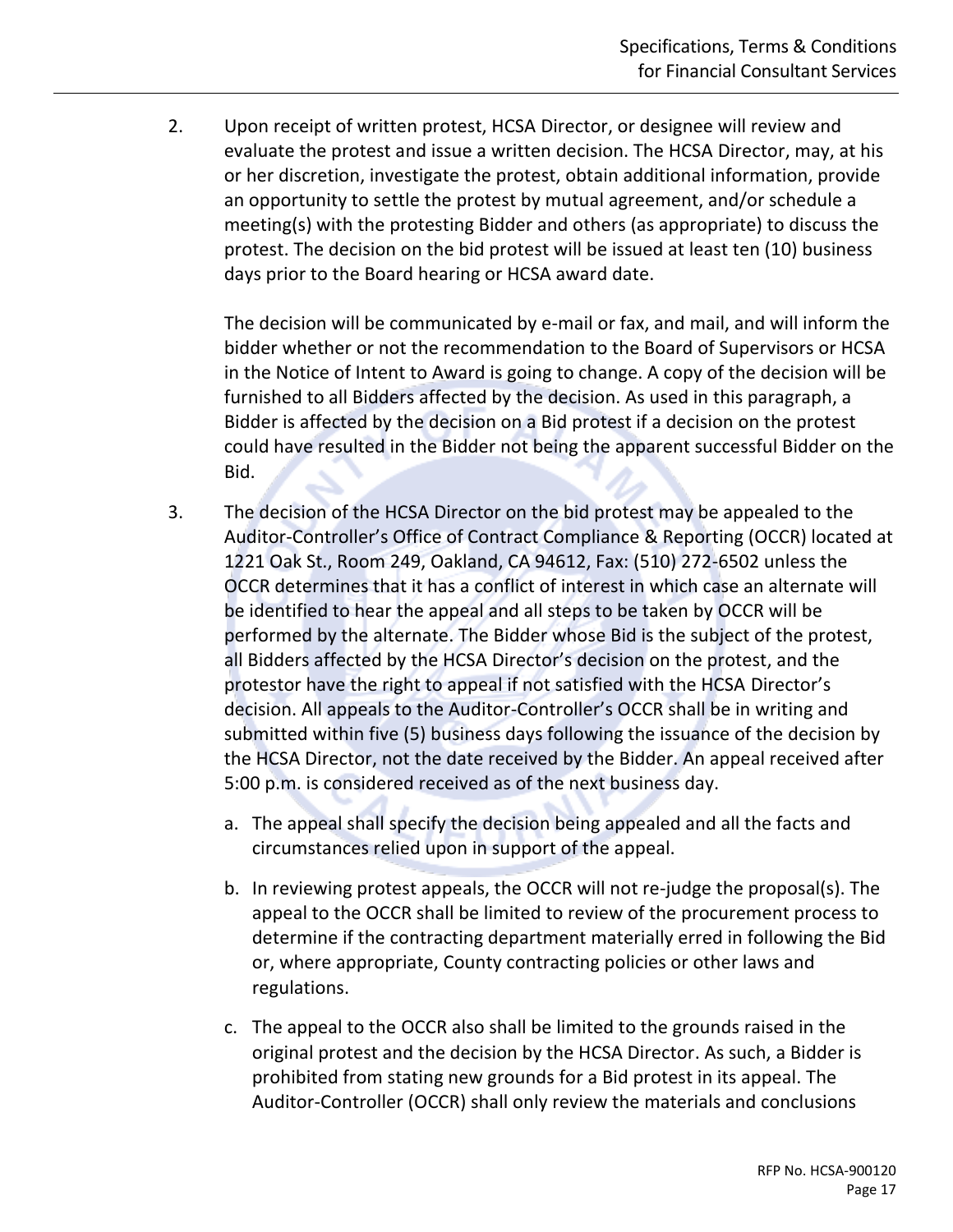reached by the HCSA Director or department designee, and will determine whether to uphold or overturn the protest decision.

- d. The Auditor's Office may overturn the results of a bid process for ethical violations by HCSA staff, County Selection Committee members, subject matter experts, or any other County staff managing or participating in the competitive bid process, regardless of timing or the contents of a bid protest.
- e. The decision of the Auditor-Controller's OCCR is the final step of the appeal process. A copy of the decision of the Auditor-Controller's OCCR will be furnished to the protestor, the Bidder whose Bid is the subject of the Bid protest, and all Bidders affected by the decision.
- 4. The County will complete the Bid protest/appeal procedures set forth in this paragraph before a recommendation to award the Contract is considered by the Board of Supervisors or HCSA.
- 5. The procedures and time limits set forth in this paragraph are mandatory and are each Bidder's sole and exclusive remedy in the event of Bid Protest. A Bidder's failure to timely complete both the Bid protest and appeal procedures shall be deemed a failure to exhaust administrative remedies. Failure to exhaust administrative remedies, or failure to comply otherwise with these procedures, shall constitute a waiver of any right to further pursue the Bid protest, including filing a Government Code Claim or legal proceedings.

#### <span id="page-17-0"></span>K. TERM / TERMINATION / RENEWAL

- 1. The term of the contract, which may be awarded pursuant to this RFP, will be three years.
- 2. The County has and reserves the right to suspend, terminate or abandon the execution of any work by the Contractor without cause at any time upon giving to the Contractor prior written notice. In the event that the County should abandon, terminate or suspend the Contractor's work, the Contractor shall be entitled to payment for services provided hereunder prior to the effective date of said suspension, termination or abandonment. The County may terminate the contract at any time without written notice upon a material breach of contract and substandard or unsatisfactory performance by the Contractor. In the event of termination with cause, the County reserves the right to seek any and all damages from the Contractor. In the event of such termination with or without cause, the County reserves the right to invite the next highest ranked bidder to enter into a contract or re-bid the project if it is determined to be in its best interest to do so.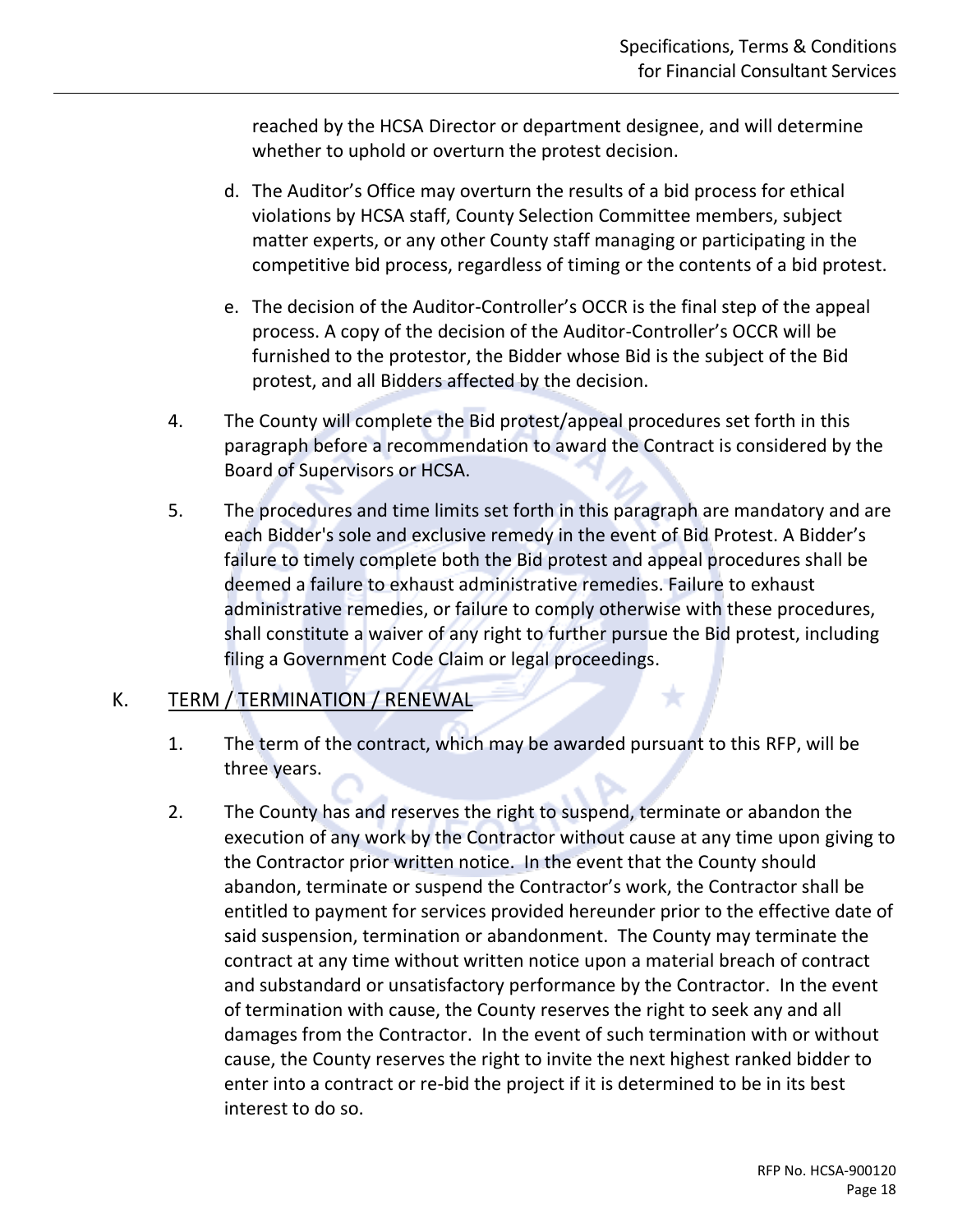- 3. The County may, at its sole option, terminate any contract that may be awarded as a result of this RFP at the end of any County Fiscal Year, for reason of non-appropriation of funds. In such event, the County will give Contractor at least 30 days written notice that such function will not be funded for the next fiscal period. In such event, the County will return any associated equipment to the Contractor in good working order, reasonable wear and tear excepted.
- 4. By mutual agreement, any contract which may be awarded pursuant to this RFP, may be extended for an additional two-year term at agreed prices with all other terms and conditions remaining the same.

#### <span id="page-18-0"></span>L. APPLICABLE WAGE LAWS

- 1. Federal and State minimum wage laws apply. The County has no requirements for living wages. The County is not imposing any additional requirements regarding wages.
- 2. Prevailing Wages: Pursuant to Labor Code Sections 1770 et seq., Contractor shall pay to persons performing labor in and about Work provided for in Contract not less than the general prevailing rate of per diem wages for work of a similar character in the locality in which the Work is performed, and not less than the general prevailing rate of per diem wages for legal holiday and overtime work in said locality, which per diem wages shall not be less than the stipulated rates contained in a schedule thereof which has been ascertained and determined by the Director of the State Department of Industrial Relations to be the general prevailing rate of per diem wages for each craft or type of workman or mechanic needed to execute this contract.

#### <span id="page-18-1"></span>M. AWARD

- 1. Proposals will be evaluated by a committee and will be ranked in accordance with the RFP section entitled "Evaluation Criteria/Selection Committee."
- 2. The committee will recommend award to the bidder who, in its opinion, has submitted the proposal that best serves the overall interests of the County and attains the highest overall point score. Award may not necessarily be made to the bidder with the lowest price.
- 3. Small and Emerging Locally Owned Business: The County is vitally interested in promoting the growth of small and emerging local businesses by means of increasing the participation of these businesses in the County's purchase of goods and services.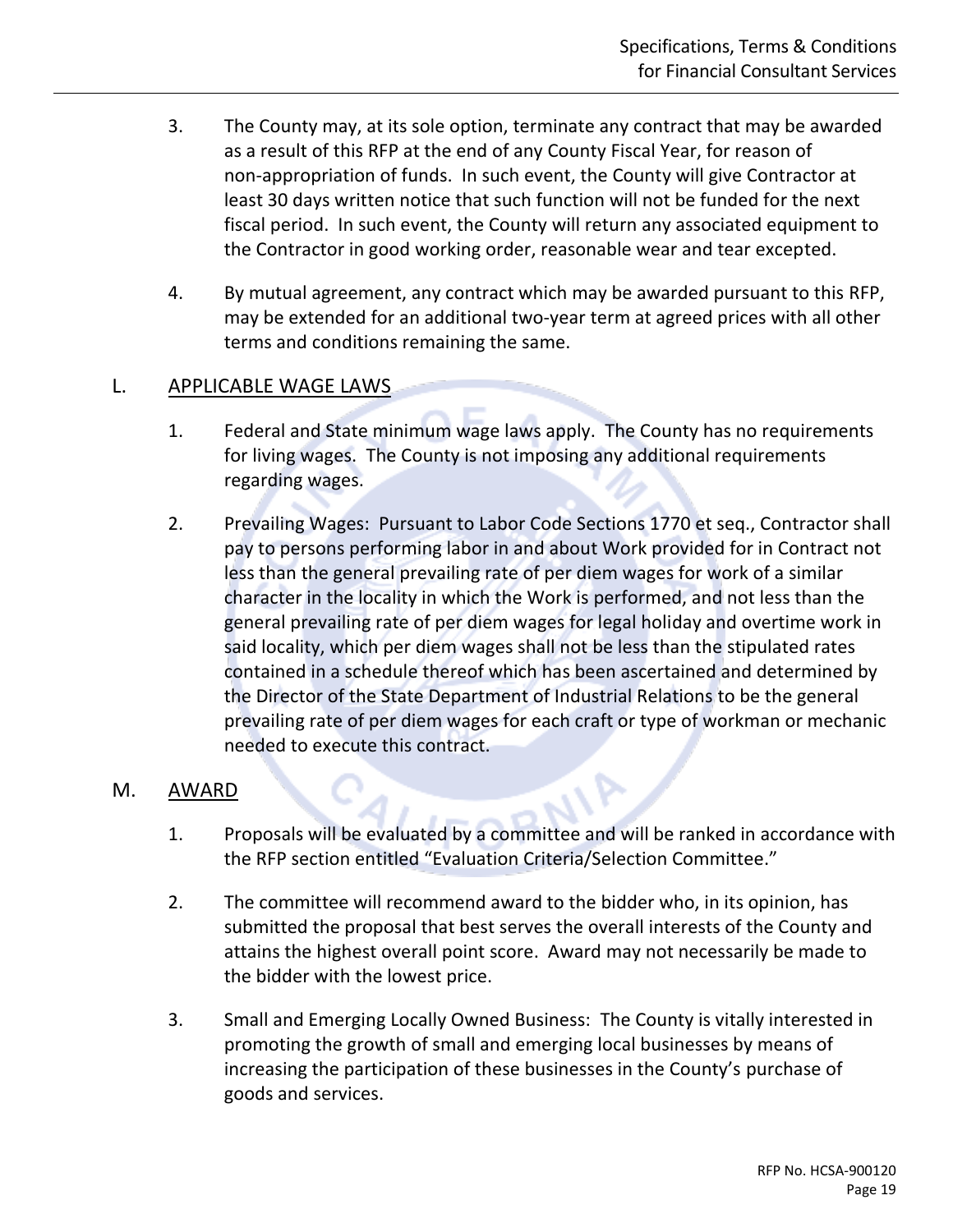As a result of the County's commitment to advance the economic opportunities of these businesses, **Bidders must meet the County's Small and Emerging Locally Owned Business requirements in order to be considered for the contract award.** These requirements can be found online at:

<http://acgov.org/auditor/sleb/overview.htm>

A small business is defined by the [United States Small Business Administration](http://www.sba.gov/) (SBA) as having no more than the number of employees or average annual gross receipts over the last three years required per SBA standards based on the small business's appropriate NAICS code.

An emerging business is defined by the County as having either annual gross receipts of less than one-half that of a small business OR having less than onehalf the number of employees AND that has been in business less than five years.

- 4. The County reserves the right to reject any or all responses that materially differ from any terms contained in this RFP or from any Exhibits attached hereto, to waive informalities and minor irregularities in responses received, and to provide an opportunity for bidders to correct minor and immaterial errors contained in their submissions. The decision as to what constitutes a minor irregularity shall be made solely at the discretion of the County.
- 5. Any proposal/bids that contain false or misleading information may be disqualified by the County.
- 6. The County reserves the right to award to a single or multiple Contractors.
- 7. The County has the right to decline to award this contract or any part thereof for any reason.
- 8. Board approval to award a contract is required.
- 9. A contract must be negotiated, finalized, and signed by the recommended awardee prior to Board approval.
- 10. Final Standard Agreement terms and conditions will be negotiated with the selected bidder. Bidder may access a copy of the Standard Services Agreement template can be found online at:

<http://www.acgov.org/gsa/purchasing/standardServicesAgreement.pdf>

The template contains minimal Agreement boilerplate language only.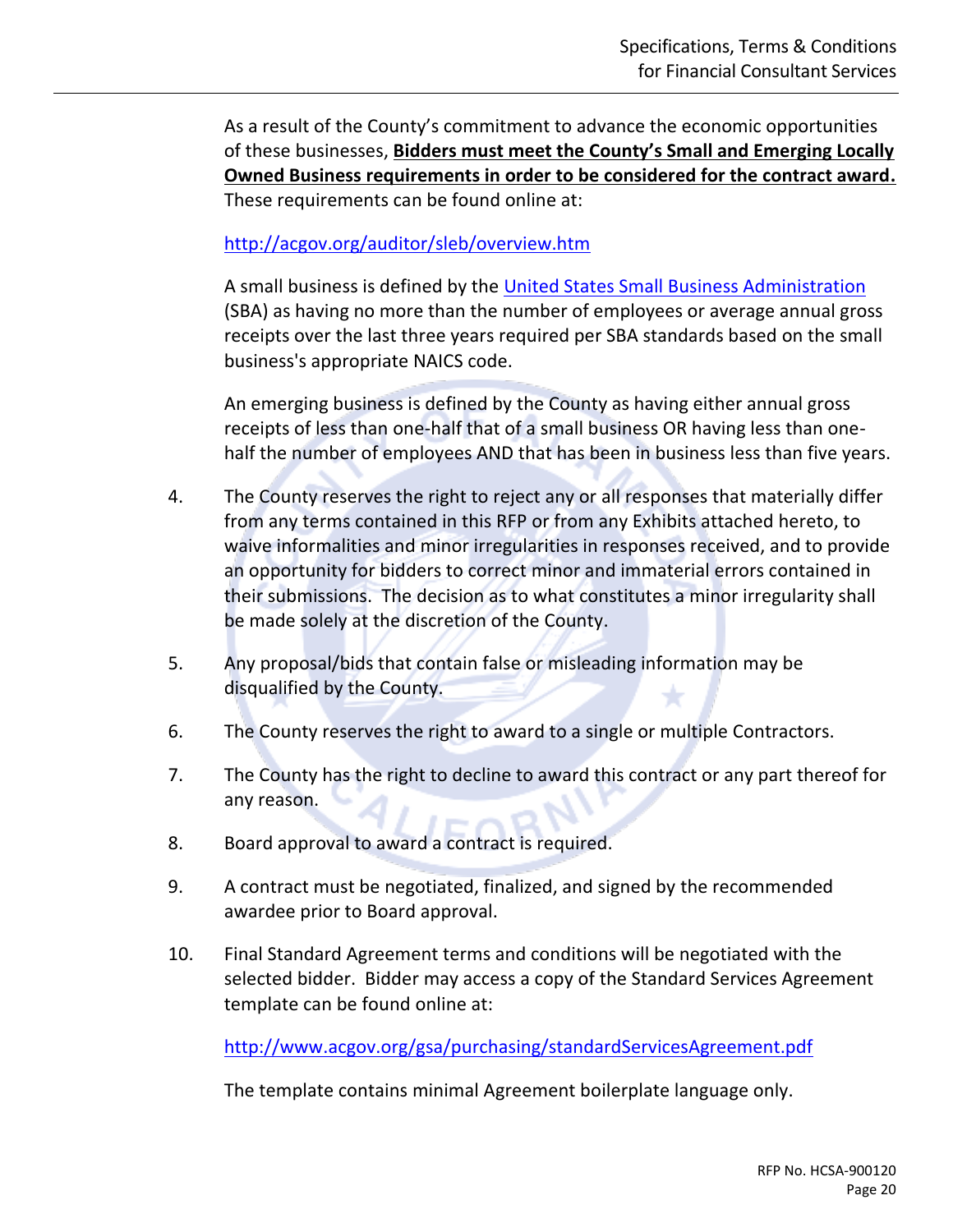The RFP specifications, terms, conditions and Exhibits, RFP Addenda and Bidder's proposal, may be incorporated into and made a part of any contract that may be awarded as a result of this RFP.

#### <span id="page-20-0"></span>N. METHOD OF ORDERING

- 1. Individual order price quotations shall be provided upon request per project and shall include, but not be limited to, an identifying invoice number, date, requestor name and phone number, ship to location, itemization of services with complete description and a summary of total cost for services.
- 2. A written PO and signed Standard Agreement contract will be issued upon Board approval.
- 3. POs and Standard Agreements will be faxed, transmitted electronically or mailed and shall be the only authorization for the Contractor to begin performing services.
- 4. POs and payments for products and/or services will be issued only in the name of Contractor.
- 5. Contractor shall adapt to changes to the method of ordering procedures as required by the County during the term of the contract.
- 6. Change orders shall be agreed upon by Contractor and County and issued as needed in writing by County.

#### <span id="page-20-1"></span>O. INVOICING

- 1. Contractor shall invoice the requesting department, unless otherwise advised, upon satisfactory receipt of performance of services.
- 2. County will use best efforts to make payment within 30 days following receipt and review of invoice and upon complete satisfactory receipt of performance of services.
- 3. County shall notify Contractor of any adjustments required to invoice.
- 4. Invoices shall contain County PO number, invoice number, remit to address and services description and shall be accompanied by appropriate documentation.
- 5. Contractor shall utilize standardized invoice upon request.
- 6. Invoices shall only be issued by the Contractor who is awarded a contract.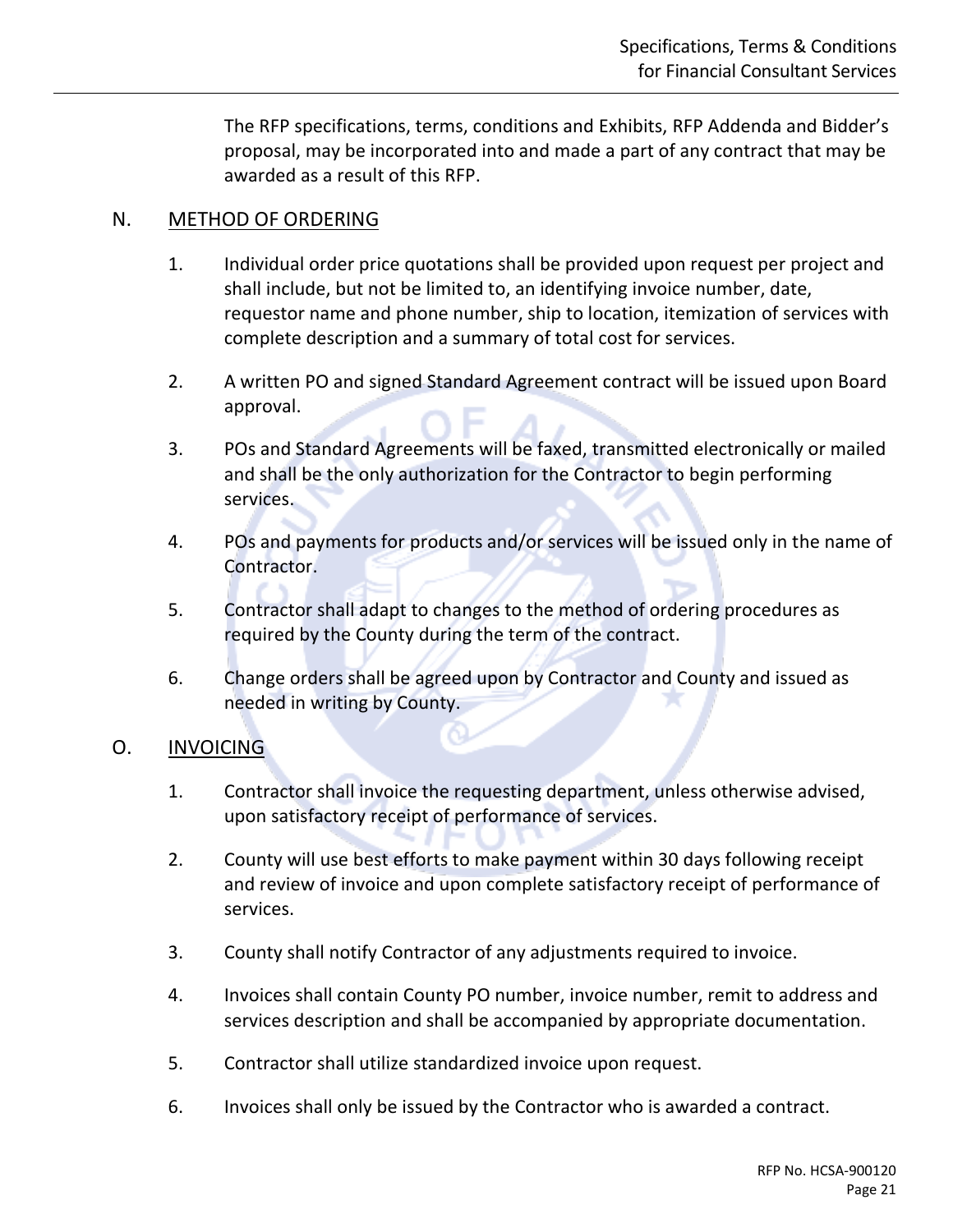- 7. Payments will be issued to and invoices must be received from the same Contractor whose name is specified on the POs.
- 8. The County will pay Contractor monthly or as agreed upon, not to exceed the total budget quoted in the bid response.

#### <span id="page-21-0"></span>P. ACCOUNT MANAGER / SUPPORT STAFF

- 1. Contractor shall provide a dedicated competent account manager who shall be responsible for the County account/contract. The account manager shall receive all orders from the County and shall be the primary contact for all issues regarding Bidder's response to this RFP and any contract which may arise pursuant to this RFP.
- 2. Contractor shall also provide adequate, competent support staff that shall be able to service the County during normal working hours, Monday through Friday. Such representative(s) shall be knowledgeable about the contract, products offered and able to identify and resolve quickly any issues including but not limited to order and invoicing problems.
- 3. Contractor account manager shall be familiar with County requirements and standards and work with HCSA to ensure that established standards are adhered to.
- 4. Contractor account manager shall keep the County Specialist informed of requests from departments as required.

#### <span id="page-21-2"></span><span id="page-21-1"></span>IV. **INSTRUCTIONS TO BIDDERS**

#### Q. COUNTY CONTACTS

HCSA is managing the competitive process for this project on behalf of the County. All contact during the competitive process is to be through HCSA only.

NIP

The evaluation phase of the competitive process shall begin upon receipt of sealed bids until a contract has been awarded. Bidders shall not contact or lobby evaluators during the evaluation process. Attempts by Bidder to contact evaluators may result in disqualification of bidder.

All questions regarding these specifications, terms and conditions are to be submitted in writing, preferably via e-mail by 5:00 p.m. on February 5, 2020 to:

Casey Zirbel, Administrative Specialist II Alameda County, Health Care Services Agency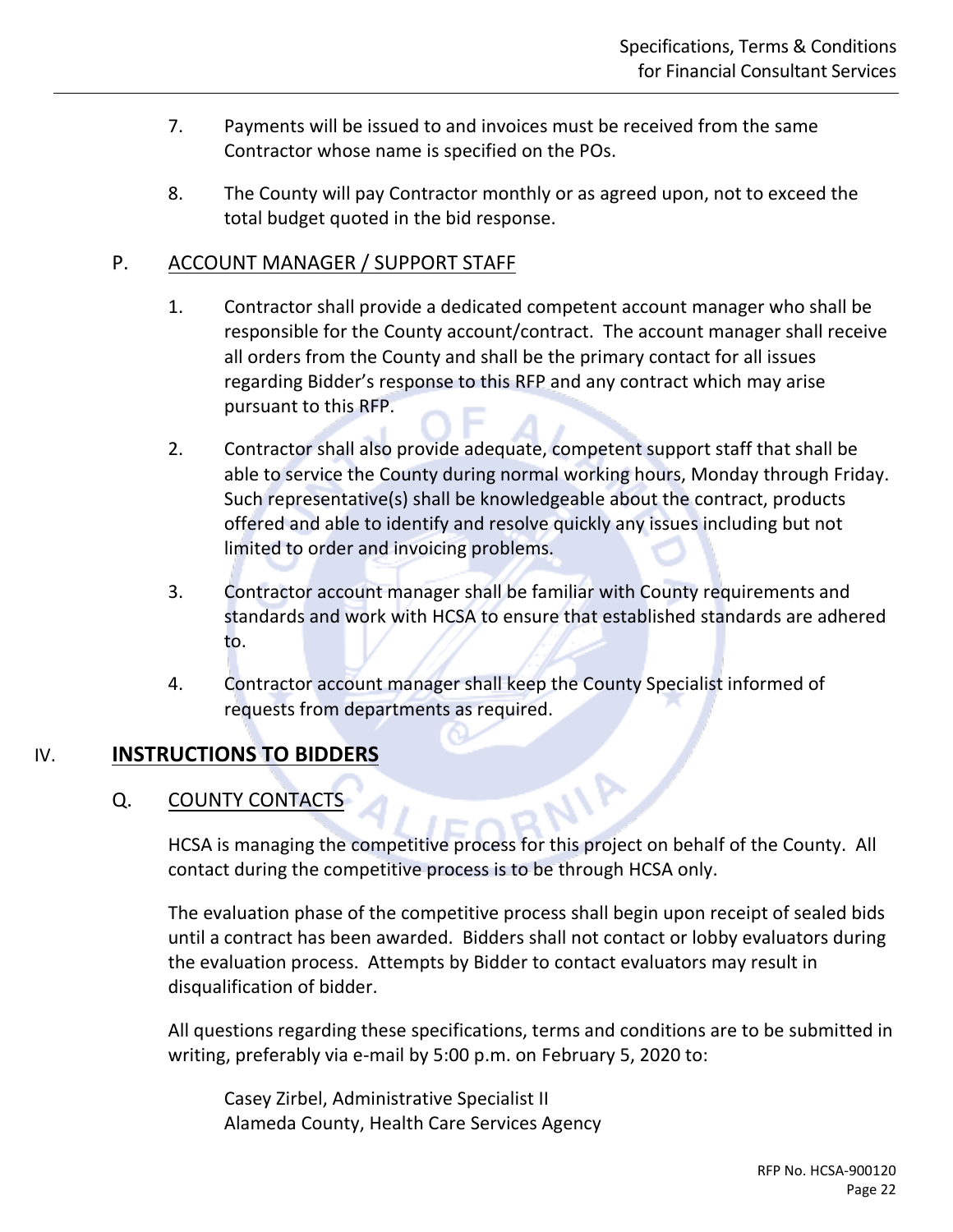1000 San Leandro Blvd, Suite 300 San Leandro, CA 94577 E-Mail: Casey.Zirbel@acgov.org PHONE: (510) 667-3147

The GSA Contracting Opportunities website will be the official notification posting place of all Requests for Interest, Proposals, Quotes and Addenda. Go to [http://www.acgov.org/gsa\\_app/gsa/purchasing/bid\\_content/contractopportunities.jsp](http://www.acgov.org/gsa_app/gsa/purchasing/bid_content/contractopportunities.jsp) to view current contracting opportunities.

#### <span id="page-22-0"></span>R. SUBMITTAL OF BIDS

1. All bids must be SEALED and must be received at the Health Care Services Agency of Alameda County BY 2:00 p.m. on the due date specified in the Calendar of Events.

NOTE: LATE AND/OR UNSEALED BIDS CANNOT BE ACCEPTED. IF HAND DELIVERING BIDS PLEASE ALLOW TIME FOR METERED STREET PARKING OR PARKING IN AREA PUBLIC PARKING LOTS AND ENTRY INTO SECURE BUILDING.

Bids will be received only at the address shown below, and by the time indicated in the Calendar of Events. Any bid received after said time and/or date or at a place other than the stated address cannot be considered and will be returned to the bidder unopened.

All bids, whether delivered by an employee of Bidder, U.S. Postal Service, courier or package delivery service, must be received and time stamped at the stated address prior to the time designated. The Procurement department's timestamp shall be considered the official timepiece for the purpose of establishing the actual receipt of bids.

2. Bids are to be addressed and delivered as follows:

**Alameda County, Health Care Services Agency RFP No. HCSA-900120 Attn: Casey Zirbel, Administrative Specialist II 1000 San Leandro Blvd, Suite 300 San Leandro, CA 94577**

**Bidder's name, return address, and the RFP number and title must also appear on the mailing package.**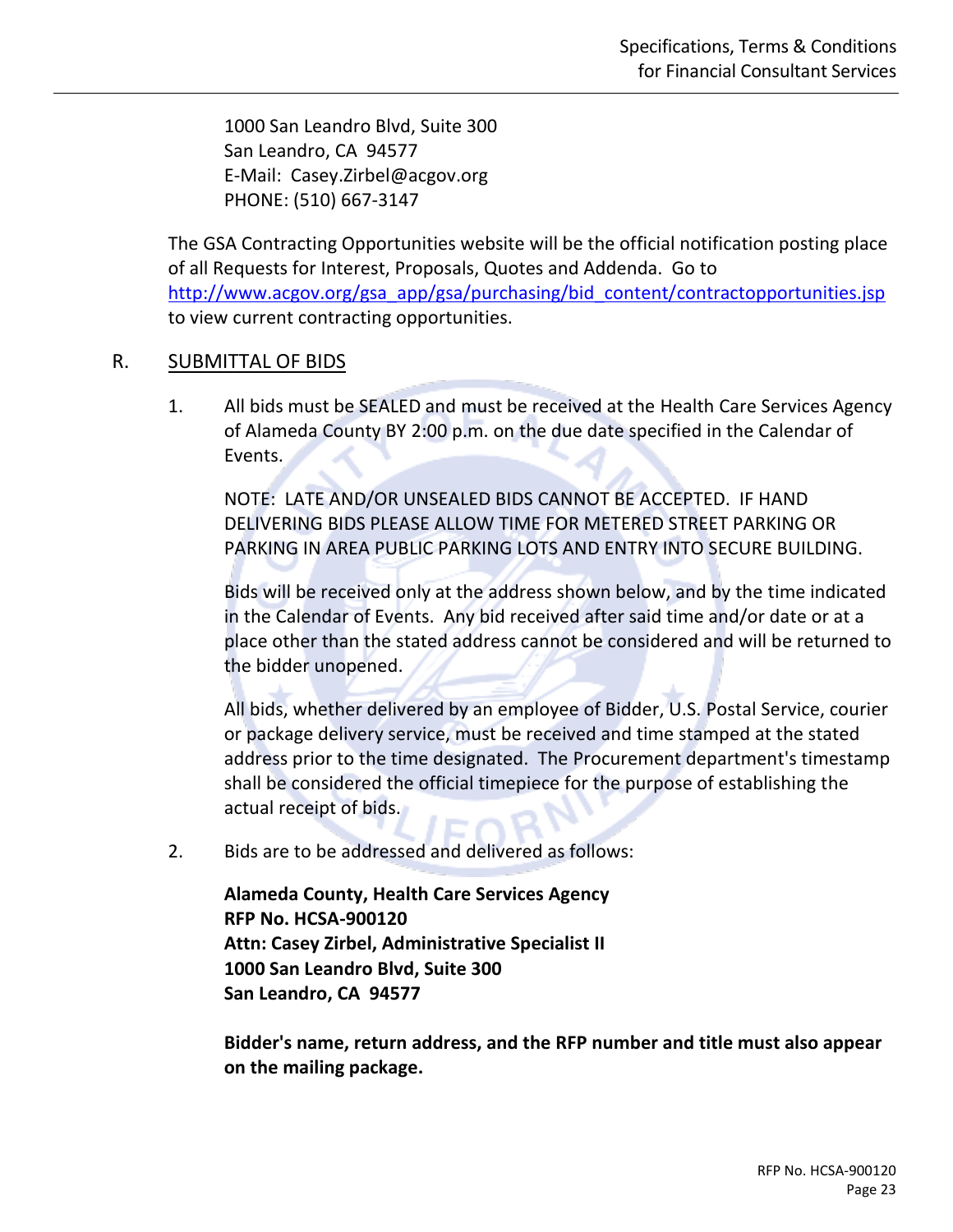**\*PLEASE NOTE** that on the bid due date, a bid reception desk will be open between 1:00 p.m. – 2:00 p.m. and will be located in the 1st floor lobby at 1401 Lakeside Drive.

3. Bidders are to submit one original hardcopy bid (Exhibit A – Bid Response Packet, including additional required documentation), with original ink signatures, plus three copies of their proposal. Original proposal is to be clearly marked "ORIGINAL" with copies to be marked "COPY". All submittals should be printed on plain white paper, and must be either loose leaf or in a 3-ring binder (**NOT** bound). It is preferred that all proposals submitted shall be printed double-sided and on minimum 30% post-consumer recycled content paper. Inability to comply with the 30% post-consumer recycled content recommendation will have no impact on the evaluation and scoring of the proposal.

Bidders **must** also submit an electronic copy of their proposal. The electronic copy must be in a single file (PDF with OCR preferred), and shall be an **exact** scanned image of the original hard copy Exhibit A – Bid Response Packet, including additional required documentation. The file must be on disk or USB flash drive and enclosed with the sealed original hardcopy of the bid.

Bidders are to submit their bid in electronic format. The electronic bid response should be a single file PDF (OCR preferred); it must be on disk or USB flash drive and enclosed in a sealed package (a sealed envelope will suffice). All signatures must be present in the electronic bid response (e.g., Bidders may want to sign any pages that require signature, scan them, and make them part of the electronic file).

- 4. BIDDERS SHALL NOT MODIFY BID FORM(S) OR QUALIFY THEIR BIDS. BIDDERS SHALL NOT SUBMIT TO THE COUNTY A SCANNED, RE-TYPED, WORD-PROCESSED, OR OTHERWISE RECREATED VERSION OF THE BID FORM(S) OR ANY OTHER COUNTY-PROVIDED DOCUMENT.
- 5. No email (electronic) or facsimile bids will be considered.
- 6. All costs required for the preparation and submission of a bid shall be borne by Bidder.
- 7. Only one bid response will be accepted from any one person, partnership, corporation, or other entity; however, several alternatives may be included in one response. For purposes of this requirement, "partnership" shall mean, and is limited to, a legal partnership formed under one or more of the provisions of the California or other state's Corporations Code or an equivalent statute.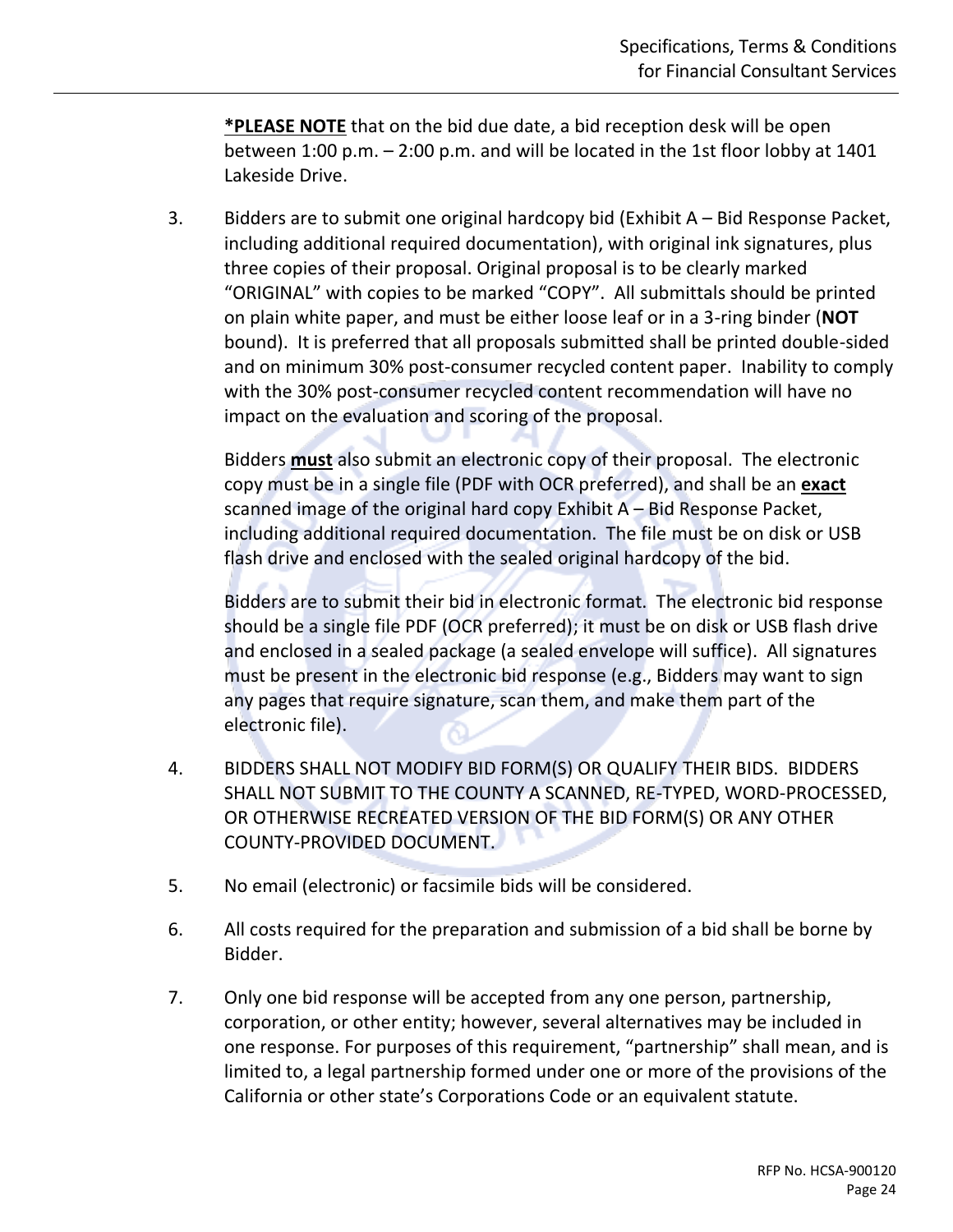- 8. All other information regarding the bid responses will be held as confidential until such time as the County Selection Committee has completed its evaluation, an recommended award has been made by the County Selection Committee, and the contract has been fully negotiated with the recommended awardee named in the recommendation to award/non-award notification(s). The submitted proposals shall be made available upon request no later than five calendar days before the recommendation to award and enter into contract is scheduled to be heard by the Board of Supervisors. All parties submitting proposals, either qualified or unqualified, will be sent recommendation to award/non-award notification(s), which will include the name of the bidder to be recommended for award of this project. In addition, award information will be posted on the County's "Contracting Opportunities" website, mentioned above.
- 9. Each bid received, with the name of the bidder, shall be entered on a record, and each record with the successful bid indicated thereon shall, after the award of the order or contract, be open to public inspection.
- 10. California Government Code Section 4552: In submitting a bid to a public purchasing body, the bidder offers and agrees that if the bid is accepted, it will assign to the purchasing body all rights, title, and interest in and to all causes of action it may have under Section 4 of the Clayton Act (15 U.S.C. Sec. 15) or under the Cartwright Act (Chapter 2, commencing with Section 16700, of Part 2 of Division 7 of the Business and Professions Code), arising from purchases of goods, materials, or services by the bidder for sale to the purchasing body pursuant to the bid. Such assignment shall be made and become effective at the time the purchasing body tenders final payment to the bidder.
- 11. Bidder expressly acknowledges that it is aware that if a false claim is knowingly submitted (as the terms "claim" and "knowingly" are defined in the California False Claims Act, Cal. Gov. Code, §12650 et seq.), County will be entitled to civil remedies set forth in the California False Claim Act. It may also be considered fraud and the Contractor may be subject to criminal prosecution.
- 12. The undersigned Bidder certifies that it is, at the time of bidding, and shall be throughout the period of the contract, licensed by the State of California to do the type of work required under the terms of the Contract Documents. Bidder further certifies that it is regularly engaged in the general class and type of work called for in the Bid Documents.
- 13. The undersigned Bidder certifies that it is not, at the time of bidding, on the California Department of General Services (DGS) list of persons determined to be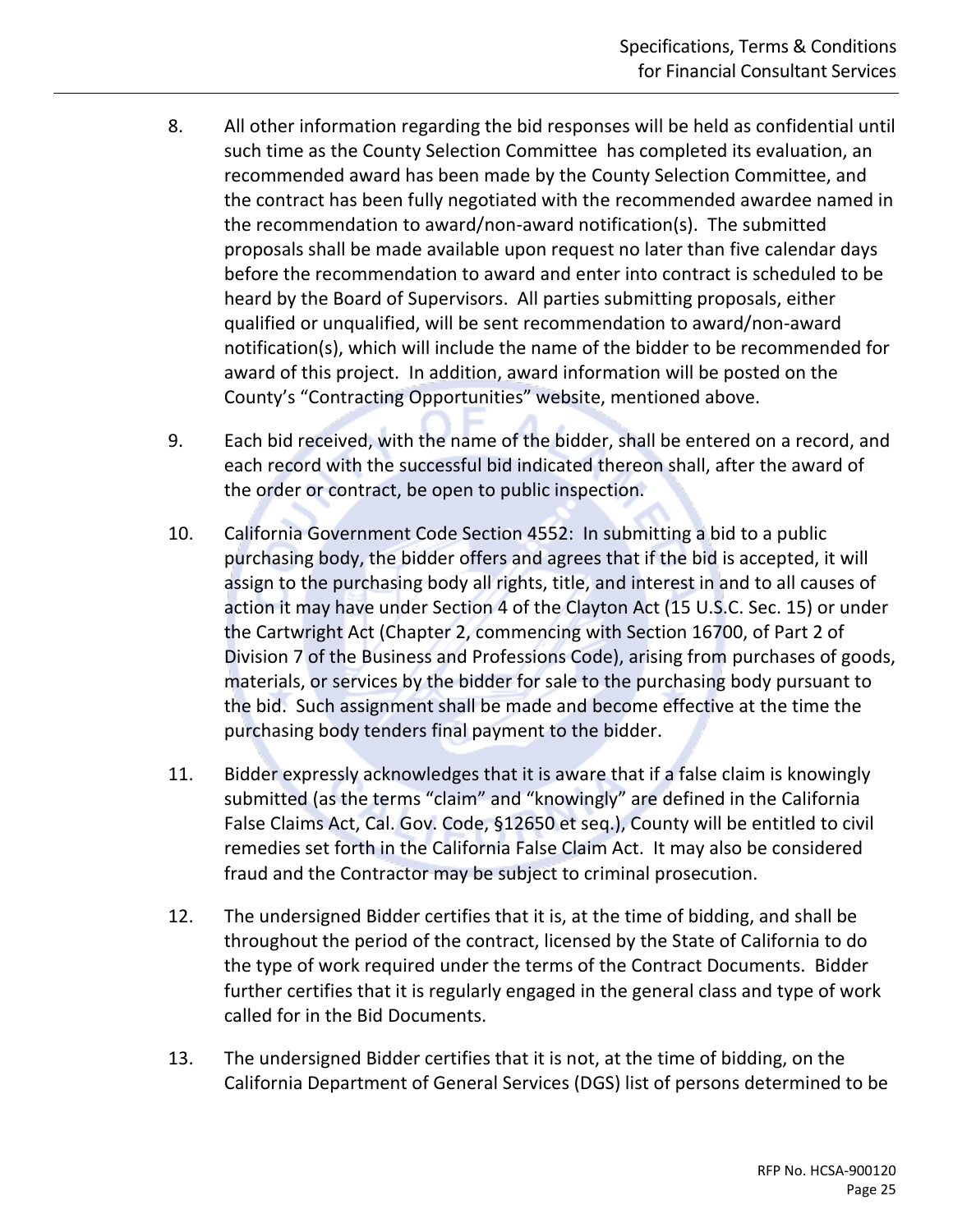engaged in investment activities in Iran or otherwise in violation of the Iran Contracting Act of 2010 (Public Contract Code Section 2200-2208).

14. It is understood that County reserves the right to reject this bid and that the bid shall remain open to acceptance and is irrevocable for a period of 180 days, unless otherwise specified in the Bid Documents.

#### <span id="page-25-0"></span>S. RESPONSE FORMAT

- 1. Bid responses are to be straightforward, clear, concise and specific to the information requested.
- 2. In order for bids to be considered complete, Bidder **must** provide responses to all information requested. See Exhibit A – Bid Response Packet.
- 3. Bid responses, in whole or in part, are NOT to be marked confidential or proprietary. County may refuse to consider any bid response or part thereof so marked. Bid responses submitted in response to this RFP may be subject to public disclosure. County shall not be liable in any way for disclosure of any such records. Please refer to the County's website at: <http://www.acgov.org/gsa/departments/purchasing/policy/proprietary.htm> for more information regarding Proprietary and Confidential Information policies.

RNIA

CALIFO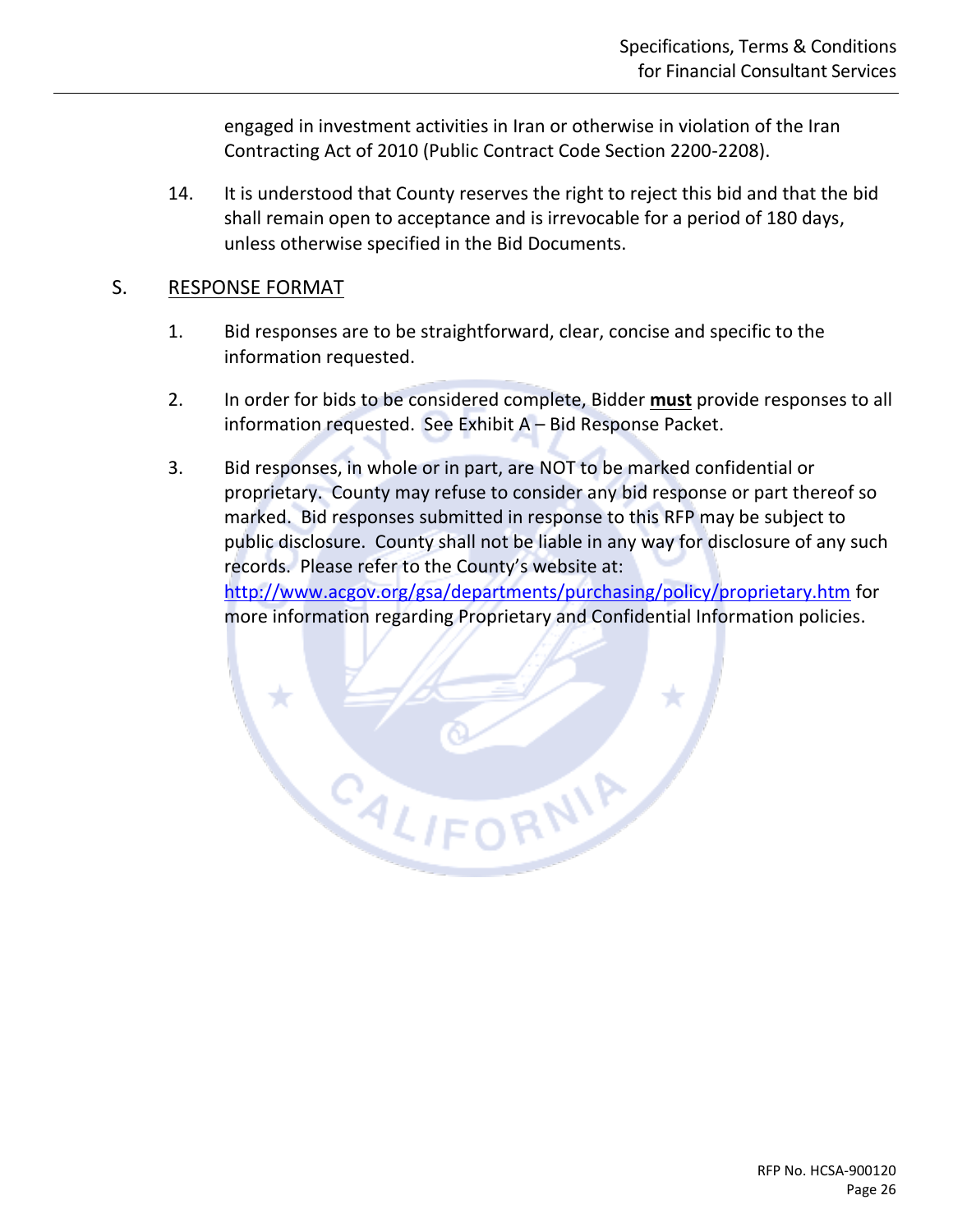## **EXHIBIT A BID RESPONSE PACKET**

#### **RFP No. HCSA-900120 – Financial Consultant Services**

#### <span id="page-26-1"></span><span id="page-26-0"></span>To: The County of Alameda

From:

(Official Name of Bidder)

- **AS DESCRIBED IN THE SUBMITTAL OF BIDS SECTION OF THIS RFP, BIDDERS ARE TO SUBMIT ONE ORIGINAL HARDCOPY BID (EXHIBIT A – BID RESPONSE PACKET), INCLUDING ADDITIONAL REQUIRED DOCUMENTATION), WITH ORIGINAL INK SIGNATURES, PLUS THREE COPIES AND ONE ELECTRONIC COPY OF THE BID IN PDF (with OCR preferred)**
- **E** ALL PAGES OF THE BID RESPONSE PACKET (EXHIBIT A) MUST BE SUBMITTED IN TOTAL WITH **ALL REQUIRED DOCUMENTS ATTACHED THERETO; ALL INFORMATION REQUESTED MUST BE SUPPLIED; ANY PAGES OF EXHIBIT A (OR ITEMS THEREIN) NOT APPLICABLE TO THE BIDDER MUST STILL BE SUBMITTED AS PART OF A COMPLETE BID RESPONSE, WITH SUCH PAGES OR ITEMS CLEARLY MARKED "N/A"**
- **BIDDERS SHALL NOT SUBMIT TO THE COUNTY A RE-TYPED, WORD-PROCESSED, OR OTHERWISE RECREATED VERSION OF EXHIBIT A – BID RESPONSE PACKET OR ANY OTHER COUNTY-PROVIDED DOCUMENT**
- **E** ALL PRICES AND NOTATIONS MUST BE PRINTED IN INK OR TYPEWRITTEN; NO ERASURES ARE **PERMITTED; ERRORS MAY BE CROSSED OUT AND CORRECTIONS PRINTED IN INK OR TYPEWRITTEN ADJACENT, AND MUST BE INITIALED IN INK BY PERSON SIGNING BID**
- **BIDDER MUST QUOTE PRICE(S) AS SPECIFIED IN RFP.**
- **BIDDERS THAT DO NOT COMPLY WITH THE REQUIREMENTS, AND/OR SUBMIT INCOMPLETE BID PACKAGES, SHALL BE SUBJECT TO DISQUALIFICATION AND THEIR BIDS REJECTED IN TOTAL**
- **IF BIDDERS ARE MAKING ANY CLARIFICATIONS AND/OR AMENDMENTS, OR TAKING EXCEPTION TO POLICIES OR SPECIFICATIONS OF THIS RFP, INCLUDING THOSE TO THE COUNTY SLEB POLICY, THESE MUST BE SUBMITTED IN THE EXCEPTIONS, CLARIFICATIONS, AMENDMENTS SECTION OF THIS EXHIBIT A – BID RESPONSE PACKET IN ORDER FOR THE BID RESPONSE TO BE CONSIDERED COMPLETE**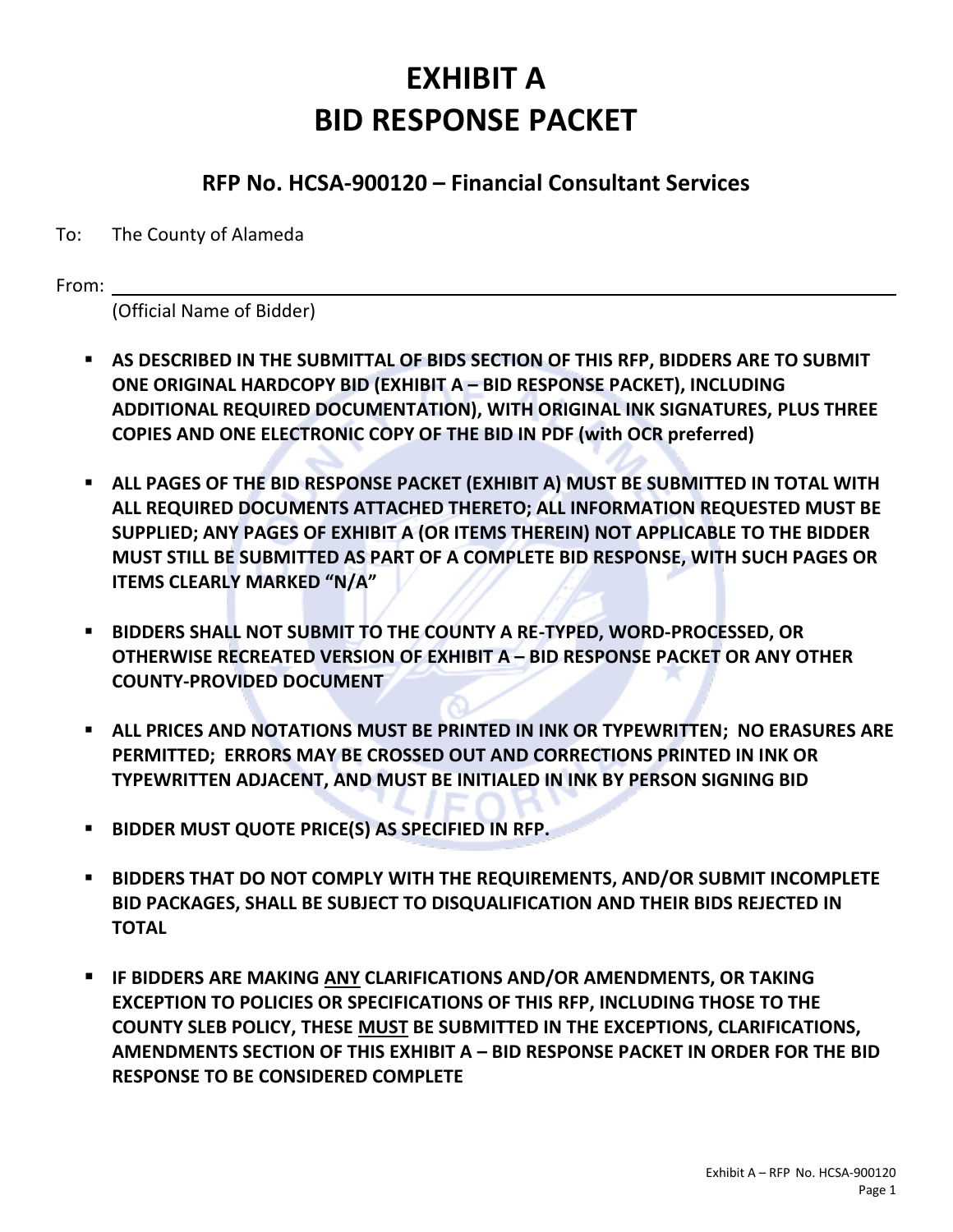#### **BIDDER INFORMATION AND ACCEPTANCE**

- 1. The undersigned declares that the Bid Documents, including, without limitation, the RFP, Addenda, and Exhibits have been read.
- 2. The undersigned is authorized, offers, and agrees to furnish the articles and/or services specified in accordance with the Specifications, Terms & Conditions of the Bid Documents of RFP No. HCSA-900120 – Financial Consultant Services.
- 3. The undersigned has reviewed the Bid Documents and fully understands the requirements in this Bid including, but not limited to, the requirements under the County Provisions, and that each Bidder who is awarded a contract shall be, in fact, a prime Contractor, not a subcontractor, to County, and agrees that its Bid, if accepted by County, will be the basis for the Bidder to enter into a contract with County in accordance with the intent of the Bid Documents.
- 4. The undersigned acknowledges receipt and acceptance of all addenda.
- 5. The undersigned agrees to the following terms, conditions, certifications, and requirements found on the County's website:
	- **[Debarment / Suspension Policy](http://www.acgov.org/gsa/departments/purchasing/policy/debar.htm)** [\[http://www.acgov.org/gsa/departments/purchasing/policy/debar.htm\]](http://www.acgov.org/gsa/departments/purchasing/policy/debar.htm)
	- **[Iran Contracting Act \(ICA\) of 2010](http://www.acgov.org/gsa/departments/purchasing/policy/ica.htm)** [\[http://www.acgov.org/gsa/departments/purchasing/policy/ica.htm\]](http://www.acgov.org/gsa/departments/purchasing/policy/ica.htm)
	- **[General Environmental Requirements](http://www.acgov.org/gsa/departments/purchasing/policy/environ.htm)** [\[http://www.acgov.org/gsa/departments/purchasing/policy/environ.htm\]](http://www.acgov.org/gsa/departments/purchasing/policy/environ.htm)
	- **Small Local Emerging Business Program** Eirst Source<br>Eirst Source<br>Eirst Source
	- **[First Source](http://www.acgov.org/gsa/departments/purchasing/policy/first.htm)** [\[http://acgov.org/auditor/sleb/sourceprogram.htm\]](http://acgov.org/auditor/sleb/sourceprogram.htm)
	- **[Online Contract Compliance System](http://www.acgov.org/gsa/departments/purchasing/policy/compliance.htm)** [\[http://acgov.org/auditor/sleb/elation.htm\]](http://acgov.org/auditor/sleb/elation.htm)
	- **[General Requirements](http://www.acgov.org/gsa/departments/purchasing/policy/genreqs.htm)** [\[http://www.acgov.org/gsa/departments/purchasing/policy/genreqs.htm\]](http://www.acgov.org/gsa/departments/purchasing/policy/genreqs.htm)
	- **[Proprietary and Confidential Information](http://www.acgov.org/gsa/departments/purchasing/policy/proprietary.htm)** [\[http://www.acgov.org/gsa/departments/purchasing/policy/proprietary.htm\]](http://www.acgov.org/gsa/departments/purchasing/policy/proprietary.htm)
- 6. The undersigned acknowledges that Bidder will be in good standing in the State of California, with all the necessary licenses, permits, certifications, approvals, and authorizations necessary to perform all obligations in connection with this RFP and associated Bid Documents.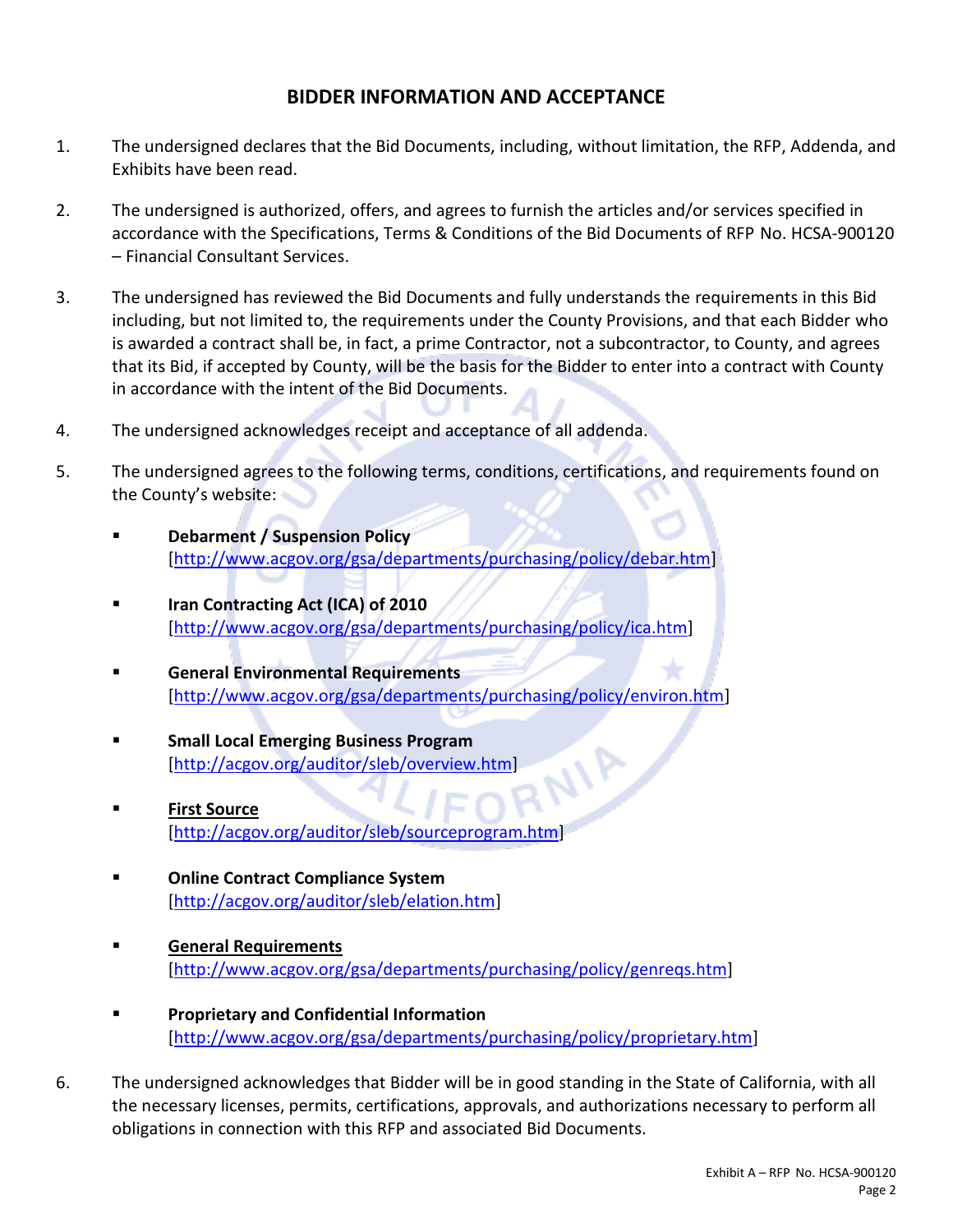- 7. It is the responsibility of each bidder to be familiar with all of the specifications, terms and conditions and, if applicable, the site condition. By the submission of a Bid, the Bidder certifies that if awarded a contract they will make no claim against the County based upon ignorance of conditions or misunderstanding of the specifications.
- 8. Patent indemnity: Vendors who do business with the County shall hold the County of Alameda, its officers, agents and employees, harmless from liability of an nature or kind, including cost and expenses, for infringement or use of any patent, copyright or other proprietary right, secret process, patented or unpatented invention, article or appliance furnished or used in connection with the contract or purchase order.
- 9. Insurance certificates are not required at the time of submission. However, by signing Exhibit A Bid Response Packet, the Contractor agrees to meet the minimum insurance requirements stated in the RFP. This documentation must be provided to the County, prior to award, and shall include an insurance certificate and additional insured certificate, naming the County of Alameda, which meets the minimum insurance requirements, as stated in the RFP.
- 10. The undersigned acknowledges *ONE* of the following (please check only one box):

 $\Box$ 

- $\mathbb{R}^n$ Bidder is not local to Alameda County and is ineligible for any bid preference; **OR**
	- Bidder is a certified SLEB and is requesting 10% bid preference; (Bidder must check the first box and provide its SLEB Certification Number in the [SLEB PARTNERING INFORMATION SHEET\)](#page-35-2); **OR**
- $\Box$ Bidder is LOCAL to Alameda County and is requesting 5% bid preference, and has attached the following documentation to this Exhibit:
	- Copy of a verifiable business license, issued by the County of Alameda or a City within the County; and
	- Proof of six months business residency, identifying the name of the vendor and the local address. Utility bills, deed of trusts or lease agreements, etc., are acceptable verification documents to prove residency.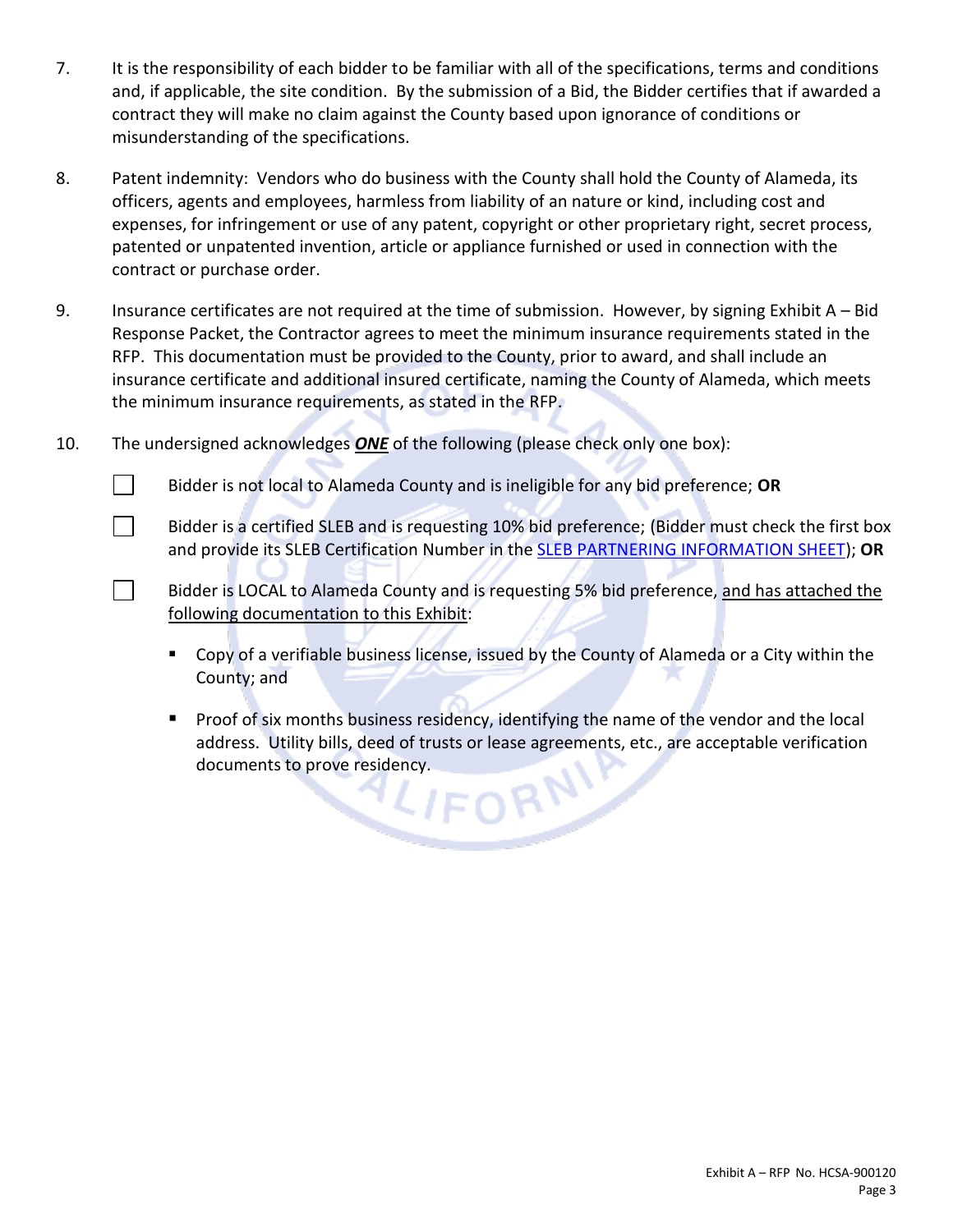<span id="page-29-0"></span>

| Official Name of Bidder: University of American Services and Services and Services and Services and Services and Services and Services and Services and Services and Services and Services and Services and Services and Servi |  |                                    |  |  |  |
|--------------------------------------------------------------------------------------------------------------------------------------------------------------------------------------------------------------------------------|--|------------------------------------|--|--|--|
|                                                                                                                                                                                                                                |  |                                    |  |  |  |
|                                                                                                                                                                                                                                |  |                                    |  |  |  |
|                                                                                                                                                                                                                                |  | State: <u>Zip Code:</u> Zip Code:  |  |  |  |
|                                                                                                                                                                                                                                |  |                                    |  |  |  |
| Type of Entity / Organizational Structure (check one):<br>Corporation                                                                                                                                                          |  | Joint Venture                      |  |  |  |
| <b>Limited Liability Partnership</b><br>Limited Liability Corporation                                                                                                                                                          |  | Partnership<br>Non-Profit / Church |  |  |  |
| Other:<br>Jurisdiction of Organization Structure:                                                                                                                                                                              |  |                                    |  |  |  |
| Date of Organization Structure:                                                                                                                                                                                                |  |                                    |  |  |  |
| <b>Federal Tax Identification Number:</b>                                                                                                                                                                                      |  |                                    |  |  |  |
| <b>Primary Contact Information:</b><br>Name / Title:                                                                                                                                                                           |  | <b>NIP</b>                         |  |  |  |
|                                                                                                                                                                                                                                |  |                                    |  |  |  |
|                                                                                                                                                                                                                                |  |                                    |  |  |  |
|                                                                                                                                                                                                                                |  |                                    |  |  |  |
|                                                                                                                                                                                                                                |  |                                    |  |  |  |
|                                                                                                                                                                                                                                |  |                                    |  |  |  |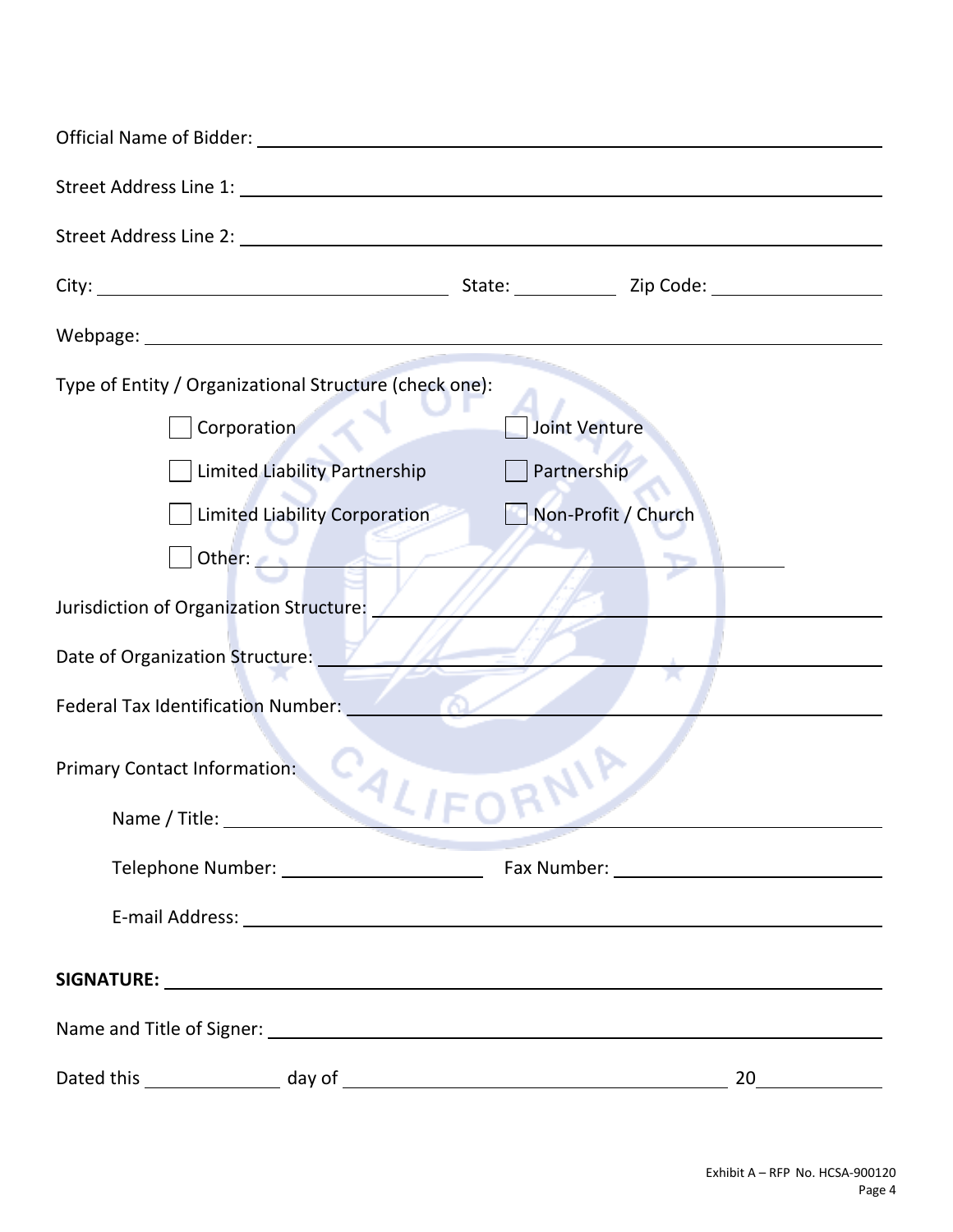#### **BID FORM(S)**

Bidder hereby certifies to County that all representations, certifications, and statements made by bidder, as set forth in this Bid Form and attachments are true and correct and are made under penalty of perjury pursuant to the laws of California.

**SAMPLE TEMPLATE INCLUDED HERE IS AN EXAMPLE BUDGET. BIDDERS MUST PROVIDE THEIR OWN COMPREHENSIVE BUDGET BASED ON AN THIRTY-SIX (36) MONTH OPERATING COST PROJECTION AND ONE-TIME START UP COST, IF ANY, IN ACCORDANCE WITH THE PROJECT SCOPE BEING BID ON AND AS OUTLINED IN THE INTENT SECTION ABOVE.**

| <b>Budget Item</b>                   | <b>Year 1 Expense</b> | <b>Year 2 Expense</b> | <b>Year 3 Expense</b> |
|--------------------------------------|-----------------------|-----------------------|-----------------------|
| <b>Personnel Expenses</b>            |                       |                       |                       |
| XX FTE Position                      |                       |                       |                       |
| XX FTE Position                      |                       |                       |                       |
| <b>Benefits</b>                      |                       |                       |                       |
| <b>Personnel Expenses Subtotal</b>   |                       |                       |                       |
|                                      |                       |                       |                       |
| <b>Subcontract Expenses</b>          |                       |                       |                       |
|                                      |                       |                       |                       |
|                                      |                       |                       |                       |
| <b>Subcontract Expenses Subtotal</b> |                       |                       |                       |
|                                      |                       |                       |                       |
| <b>Operating Expenses</b>            |                       |                       |                       |
|                                      |                       |                       |                       |
|                                      |                       |                       |                       |
|                                      |                       |                       |                       |
| <b>Operating Expenses Subtotal</b>   |                       |                       |                       |
|                                      |                       |                       |                       |
| <b>Indirect Expenses</b>             |                       |                       |                       |
| (Not to exceed 14.02% of total       |                       |                       |                       |
| budget)                              |                       |                       |                       |
| <b>Program Total</b>                 |                       |                       |                       |
|                                      |                       |                       |                       |
| <b>Total Budget Request</b>          |                       |                       |                       |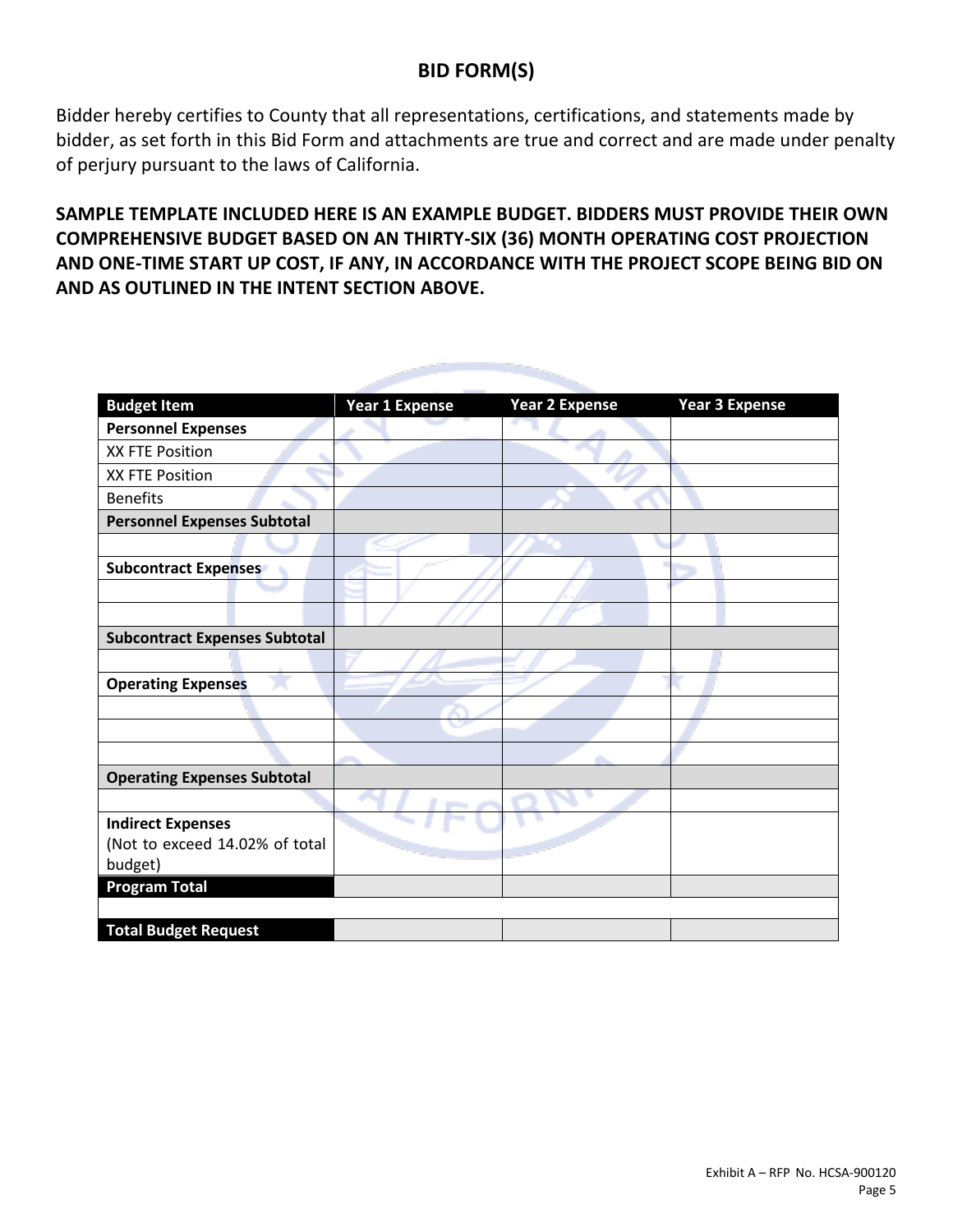#### **REQUIRED DOCUMENTATION AND SUBMITTALS**

**All of the specific documentation listed below is required to be submitted with the Exhibit A – Bid Response Packet in order for a bid to be deemed complete. Bidders shall submit all documentation, in the order listed below and clearly label each section with the appropriate title (i.e. Table of Contents, Letter of Transmittal, Key Personnel, etc.).**

- 1. **Table of Contents**: Bid responses shall include a table of contents listing the individual sections of the PROPOSAL and their corresponding page numbers. Tabs should separate each of the individual sections.
- 2. **Letter of Transmittal**: Bid responses shall include a description of bidder's history, including capabilities and approach in providing services to the County, and provide a brief synopsis of the highlights of the Proposal and overall benefits of the Proposal to the County. Description should also include a statement of how the bidder meets each of the Minimum Bidder Qualifications described in Section I.D., further transcribed below. This synopsis should not exceed three (3) pages in length and should be easily understood.

Specifically, bidder shall describe and state the number of years of experience that the bidder has been regularly and continuously engaged in the business of providing consultation and technical assistance in the area of revenue maximization.

- 3. **Exhibit A – Bid Response Packet:** Every bidder must fill out and submit the complete Exhibit A – Bid Response Packet.
	- **(a) Bidder Information and Acceptance:**
		- (1) Every Bidder must select one choice under Item 10 of page 3 of Exhibit A and must fill out, submit a signed page 4 of Exhibit A.
	- **(b) SLEB Partnering Information Sheet:**
		- (1) Every bidder must fill out and submit a signed SLEB Partnering Information Sheet, (found on page 10 of Exhibit A) indicating their SLEB certification status. If bidder is not certified, the name, identification information, and goods/services to be provided by the named CERTIFIED SLEB partner(s) with whom the bidder will subcontract to meet the County SLEB participation requirement must be stated. Any CERTIFIED SLEB subcontractor(s) named, the Exhibit must be signed by the CERTIFIED SLEB(s) according to the instructions. All named SLEB subcontractor(s) must be certified by the time of bid submittal.
	- **(c) References:**
		- (1) Bidders must use the templates on page 11 of this Exhibit  $A Bid$  Response Packet to provide references.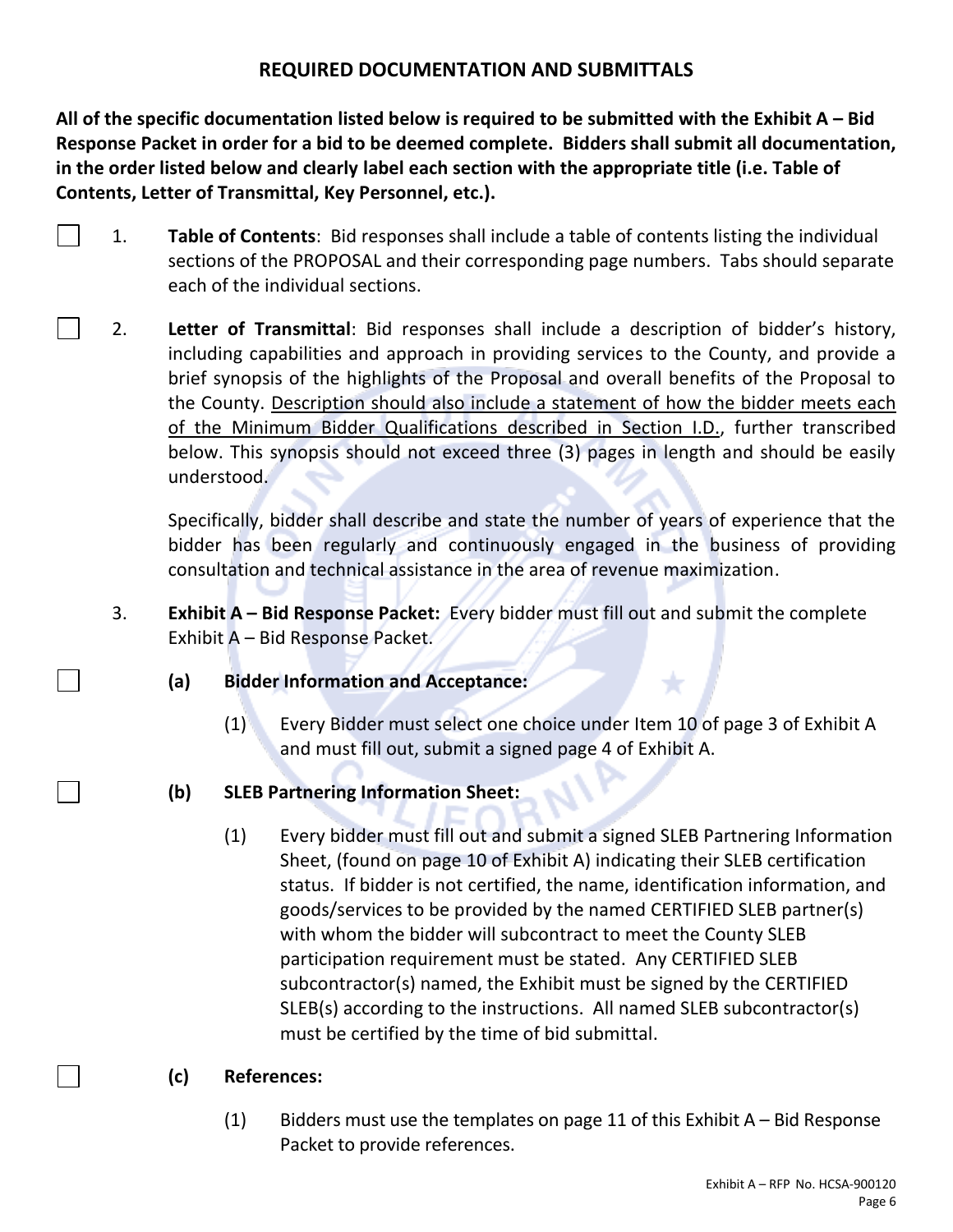- (2) Bidders are to provide a list of current and former clients. References must be satisfactory as deemed solely by County. References should have similar scope, volume and requirements to those outlined in these specifications, terms and conditions.
	- Bidders must verify the contact information for all references provided is current and valid.
	- Bidders are strongly encouraged to notify all references that the County may be contacting them to obtain a reference.
- (3) The County may contact some or all of the references provided in order to determine Bidder's performance record on work similar to that described in this request. The County reserves the right to contact references other than those provided in the Response and to use the information gained from them in the evaluation process.

#### **(d) Exceptions, Clarifications, Amendments:**

- (1) This shall include clarifications, exceptions and amendments, if any, to the RFP and associated Bid Documents, and shall be submitted with your bid response using the template on page 12 of this Exhibit A – Bid Response Packet.
- (2) **THE COUNTY IS UNDER NO OBLIGATION TO ACCEPT ANY EXCEPTIONS, AND SUCH EXCEPTIONS MAY BE A BASIS FOR BID DISQUALIFICATION.**
- 4. **Capacity, Readiness, and Relevant Experience (3-5 pages):** Bid responses shall also describe the capacity, knowledge and relevant experience of the bidder, key individuals, and subcontractor (if applicable) to deliver the services requested in the RFP, including:
	- a. Experience providing consultation and technical assistance to County health agencies, municipalities, or hospitals on revenue maximization strategies;
	- b. Demonstrated ability to identify and implement revenue maximization and payment reform opportunities for jurisdictions, in accordance with all State and federal claiming and reimbursement requirements and to assure no recoupment or audit exceptions;
	- c. Knowledge of reimbursement mechanisms related to Medi-Cal, Medi-Cal managed care, Medicare revenue streams, private and public hospitals and nursing and other health care facilities;
	- d. Knowledge of State and Federal reimbursement mechanisms such as Inter Governmental Transfers (IGTs), certified public expenditures (CPE), and Upper Payment Limits (UPLs);
	- e. Experience with the successful negotiation of Federal, State and local waivers and agreements related to revenue maximization strategies;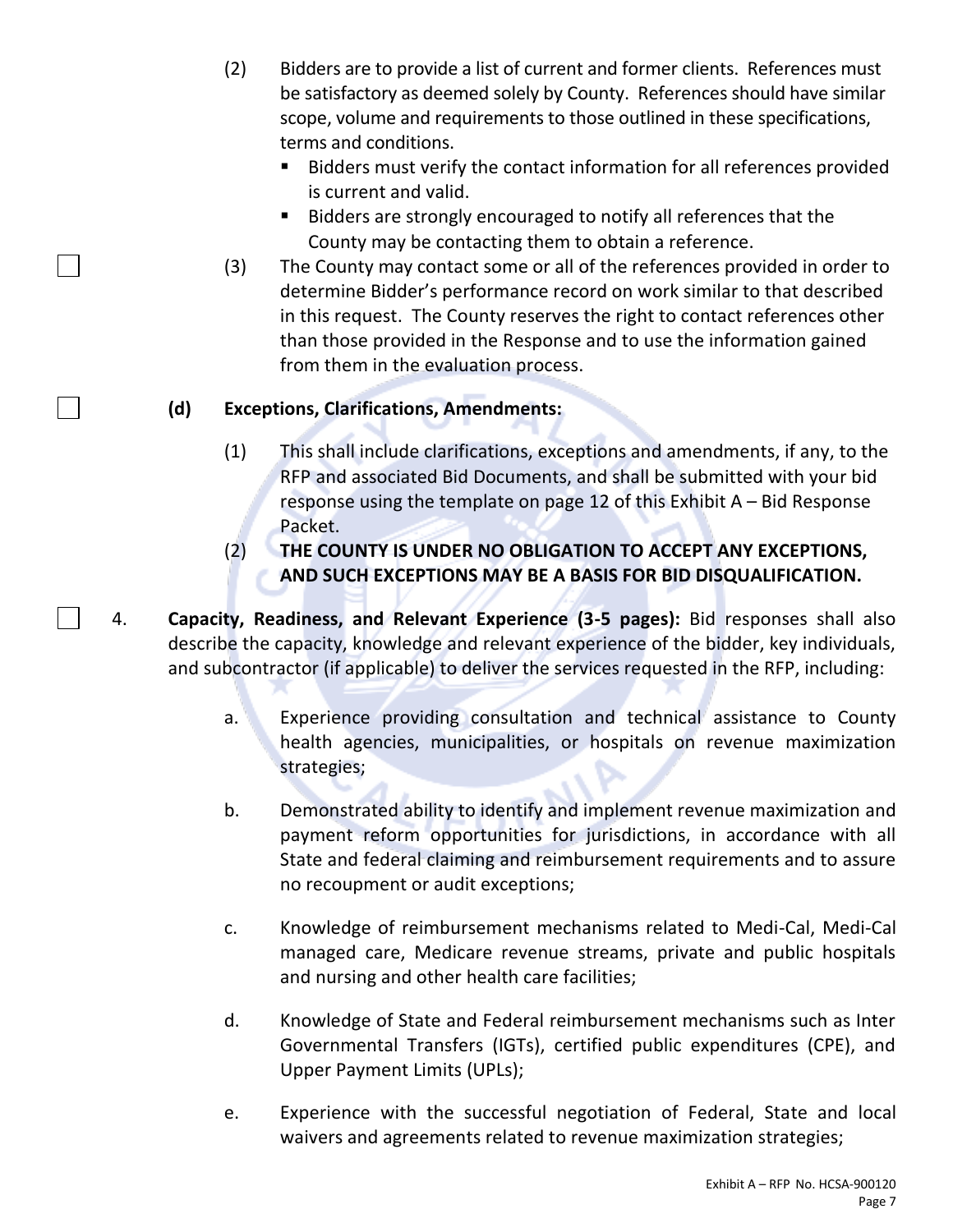- f. Experience with rate setting within a complex system and include a change management process that requires stakeholder involvement;
- g. Facilitating departmental and stakeholder communication structure and materials; and
- h. Successful planning in activities that involve surveying and collecting qualitative and quantitative program performance data and assessment.
- 5. **Key Personnel (1-2 Pages)**: Bid responses shall include a complete list of all key personnel associated with the RFP. This list must include all key personnel who will provide services/training to County staff and all key personnel who will provide maintenance and support services. For each person on the list, the following information shall be included:
	- a. The person's relationship with Bidder, including job title and years of employment with Bidder;
	- b. The role that the person will play in connection with the RFP;
	- c. Telephone number, and e-mail address;
	- d. Person's educational background; and
	- e. Person's relevant experience, certifications, and/or merits. Note that attachments should be included in section 10, CREDENTIALS, described below.
- 6. **Description of the Proposed Services (3-6 Pages)**: Bid response shall include a description of the proposed project during the contract term including how to approach several components concurrently as they apply to the entire project.

The description shall contain the bidder's approach to completing the scope of work described in this RFP with respect to:

- a. Providing consultation and technical assistance to County health agencies, municipalities, or hospitals on revenue maximization strategies;
- b. Identifying and implementing revenue maximization and payment reform opportunities for jurisdictions, in accordance with all State and federal claiming and reimbursement requirements and to assure no recoupment or audit exceptions;
- c. Reimbursement mechanisms related to Medi-Cal, Medi-Cal managed care, Medicare revenue streams, private and public hospitals and nursing and other health care facilities;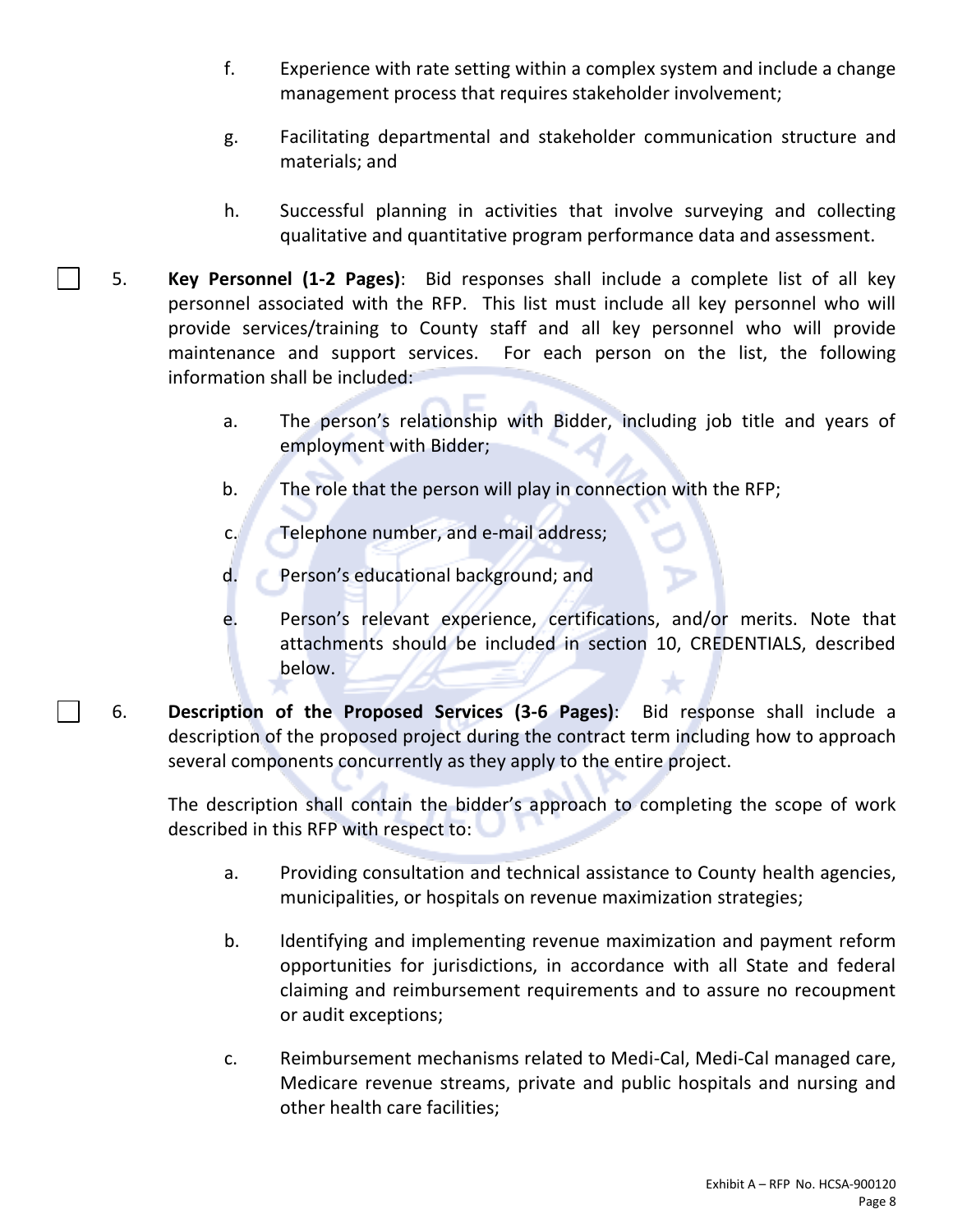- d. State and Federal reimbursement mechanisms such as Inter Governmental Transfers (IGTs), certified public expenditures (CPE), and Upper Payment Limits (UPLs);
- e. Successful negotiation of Federal, State and local waivers and agreements related to revenue maximization strategies;
- f. Rate setting within a complex system and include a change management process that requires stakeholder involvement;
- g. Facilitating departmental and stakeholder communication structure and materials; and
- h. Planning in activities that involve surveying and collecting qualitative and quantitative program performance data and assessment.

 Finally, the description must: (1) specify how the services in the bid response will meet or exceed the requirements of the County; (2) explain any special resources, procedures or approaches that make the services of Bidder particularly advantageous to the County; and (3) identify any limitations or restrictions of the Bidder in providing services that the County should be aware of in evaluating its Response to this RFP.

#### 7. **Implementation Plan and Schedule**:

The bid **r**esponse shall include an implementation plan and schedule. In addition, the plan shall include a detailed schedule indicating how Bidder will ensure adherence to the timetables set forth herein for the services. The bid response shall include an assessment of the implementation plan and schedule related to the uncertainty regarding anticipated changes to state policies.

- 8. **Deliverables and Reports (2 pages)**: Bidder response shall clearly provide a written plan to support reporting as outlined in the RFP. Selected and awarded Bidder will submit regular reports related to project objectives throughout the contract period. Bidder should provide a communication plan to transmit reports and ensure deliverables have been met for the project.
- 9. **Cost and Budget Narrative (2-3 pages)**: The proposed budget should state costs, including staffing, indirect costs, etc. for the proposed services. For the purpose of evaluation, please provide a budget with a breakdown for a maximum of \$1,950,000 total over three years, with no more than \$650,000 per year. Budgets should include a narrative description to aid the reader in evaluating the budget.
- 10. **Credentials**: Copies of any licenses, certifications, resumés, or other third party verification of credentials stated as BIDDER QUALIFICATIONS in the RFP must be submitted with the bid response; Documents must be clearly identified as to which requirement they are responsive.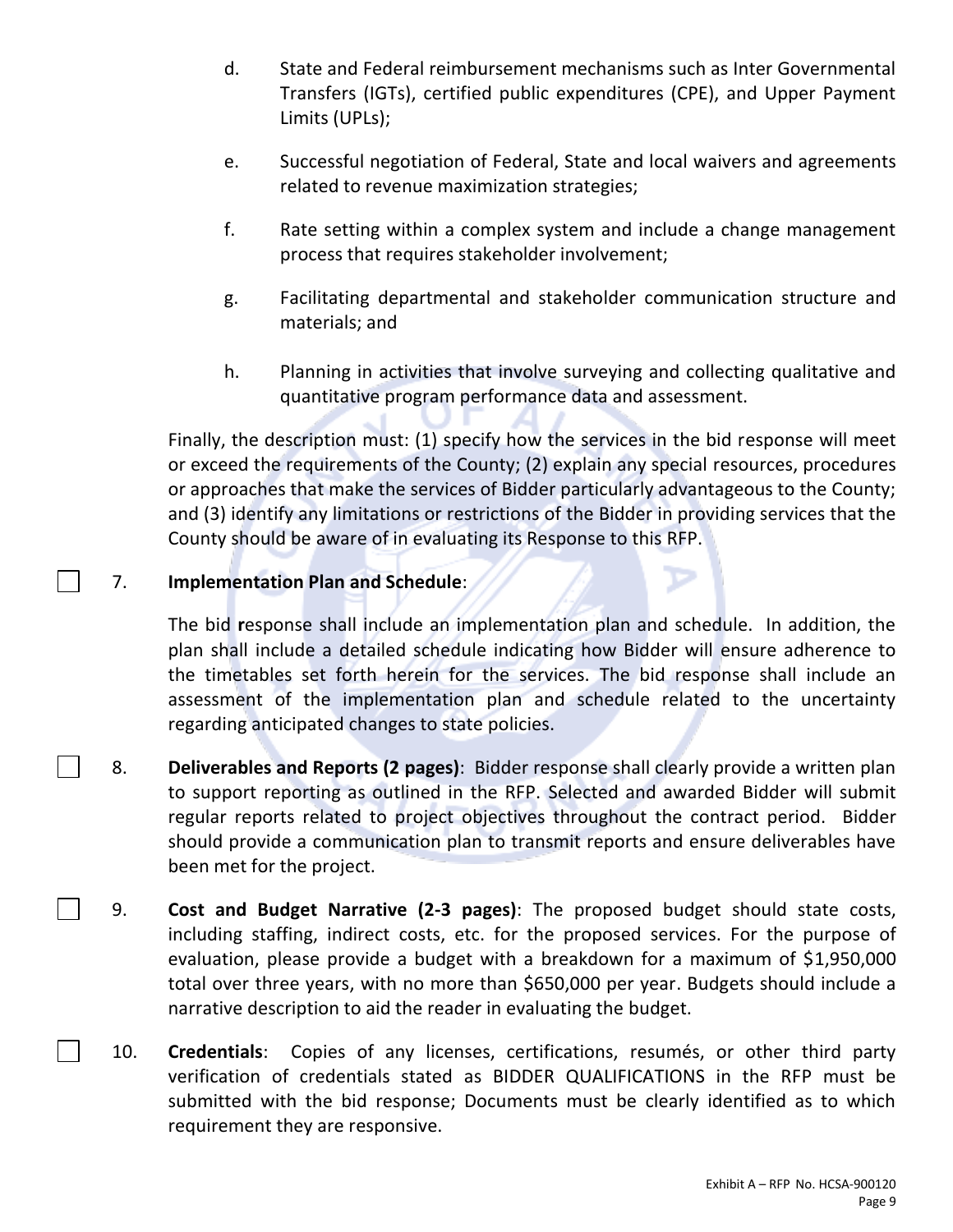#### **SMALL LOCAL EMERGING BUSINESS (SLEB) PARTNERING INFORMATION SHEET**

#### **RFP No. HCSA-900120 – Financial Consultant Services**

**In order to meet the Small Local Emerging Business (SLEB) requirements of this RFP**, **all bidders must complete this form as required below.**

**Bidders not meeting th[e definition of a SLEB](http://acgov.org/auditor/sleb/overview.htm) [\(http://acgov.org/auditor/sleb/overview.htm\)](http://acgov.org/auditor/sleb/overview.htm) are required to subcontract with a SLEB for at least 20% of the total estimated bid amount in order to be considered for contract award. SLEB subcontractors must be independently owned and operated from the prime Contractor with no employees of either entity working for the other. This form must be submitted for each business that bidders will work with, as evidence of a firm contractual commitment to meeting the SLEB participation goal. (Copy this form as needed.)**

**Bidders are encouraged to form a partnership with a SLEB that can participate directly with this contract. One of the benefits of the partnership will be economic, but this partnership will also assist the SLEB to grow and build the capacity to eventually bid as a prime on their own.** 

**Once a contract has been awarded, bidders will not be able to substitute named subcontractors without prior written approval from the Auditor-Controller, Office of Contract Compliance & Reporting (OCCR).**

<span id="page-35-2"></span>**County departments and the OCCR will use the web-based Elation Systems to monitor contract compliance with the SLEB program (Elation Systems[: http://www.elationsys.com/elationsys/\)](http://www.elationsys.com/elationsys/).** 

| BIDDER IS A CERTIFIED SLEB (sign at bottom of page) |                                            |
|-----------------------------------------------------|--------------------------------------------|
| <b>SLEB BIDDER Business Name:</b>                   |                                            |
| <b>SLEB Certification #:</b>                        | <b>SLEB Certification Expiration Date:</b> |
| <b>NAICS Codes Included in Certification:</b>       |                                            |

| BIDDER IS NOT A CERTIFIED SLEB AND WILL SUBCONTRACT<br><b>GOODS/SERVICES:</b>                                                                                                                                                      | % WITH THE SLEB NAMED BELOW FOR THE FOLLOWING |
|------------------------------------------------------------------------------------------------------------------------------------------------------------------------------------------------------------------------------------|-----------------------------------------------|
| <b>SLEB Subcontractor Business Name:</b>                                                                                                                                                                                           |                                               |
| <b>SLEB Certification #: All and All and All and All and All and All and All and All and All and All and All and All and All and All and All and All and All and All and All and All and All and All and All and All and All a</b> | <b>SLEB Certification Expiration Date:</b>    |
| SLEB Certification Status: Small / Emerging                                                                                                                                                                                        |                                               |
| <b>NAICS Codes Included in Certification:</b>                                                                                                                                                                                      |                                               |
| <b>SLEB Subcontractor Principal Name:</b>                                                                                                                                                                                          |                                               |
|                                                                                                                                                                                                                                    | Date:                                         |

<span id="page-35-1"></span>**Upon award, prime Contractor and all SLEB subcontractors** that receive contracts as a result of this bid process agree to register and use the secure web-based ELATION SYSTEMS. ELATION SYSTEMS will be used to submit SLEB subcontractor participation including, but not limited to, subcontractor contract amounts, payments made, and confirmation of payments received.

<span id="page-35-0"></span>

| <b>Bidder Printed Name/Title:</b> |       |       |          |
|-----------------------------------|-------|-------|----------|
| Street Address:                   | City  | State | Zip Code |
| Bidder Signature:                 | Date: |       |          |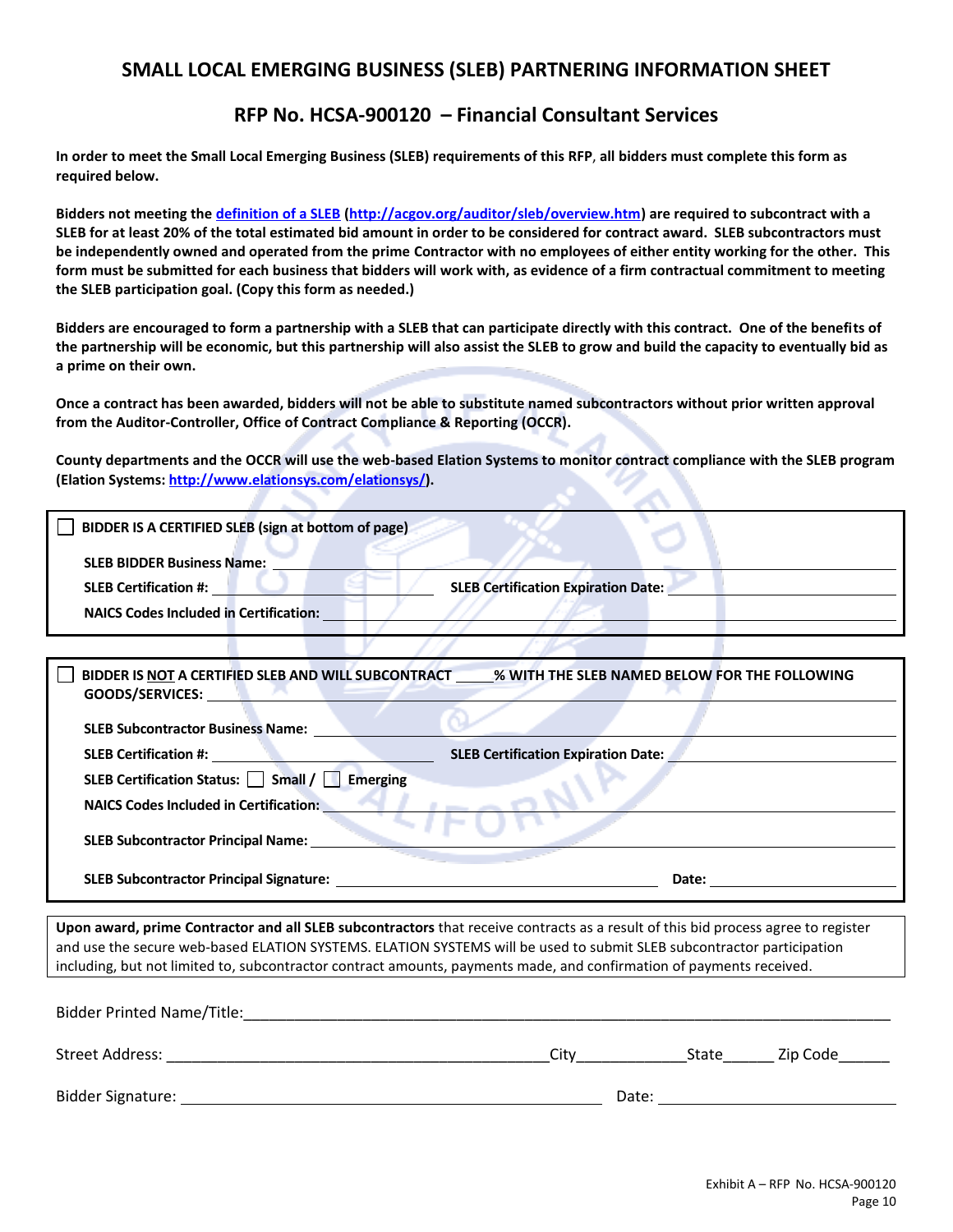#### **REFERENCES**

#### **RFP No. HCSA-900120 – Financial Consultant Services**

## **Bidder Name:**

| <b>Company Name:</b>                    | <b>Contact Person:</b> |  |
|-----------------------------------------|------------------------|--|
| Address:                                | Telephone Number:      |  |
| City, State, Zip:                       | E-mail Address:        |  |
| Services Provided / Date(s) of Service: |                        |  |

| <b>Company Name:</b>                    | <b>Contact Person:</b>   |  |
|-----------------------------------------|--------------------------|--|
| Address:                                | <b>Telephone Number:</b> |  |
| City, State, Zip:                       | E-mail Address:          |  |
| Services Provided / Date(s) of Service: |                          |  |

| <b>Company Name:</b>                    | <b>Programmer</b> | <b>Contact Person:</b>   |
|-----------------------------------------|-------------------|--------------------------|
| Address:                                |                   | <b>Telephone Number:</b> |
| City, State, Zip:                       |                   | E-mail Address:          |
| Services Provided / Date(s) of Service: |                   |                          |

 $\cup$ 

W

**CP** 

J.

| <b>Company Name:</b>                    | <b>Contact Person:</b> |  |
|-----------------------------------------|------------------------|--|
| Address:                                | Telephone Number:      |  |
| City, State, Zip:                       | E-mail Address:        |  |
| Services Provided / Date(s) of Service: |                        |  |

| <b>Company Name:</b>                    | <b>Contact Person:</b> |  |
|-----------------------------------------|------------------------|--|
| Address:                                | Telephone Number:      |  |
| City, State, Zip:                       | E-mail Address:        |  |
| Services Provided / Date(s) of Service: |                        |  |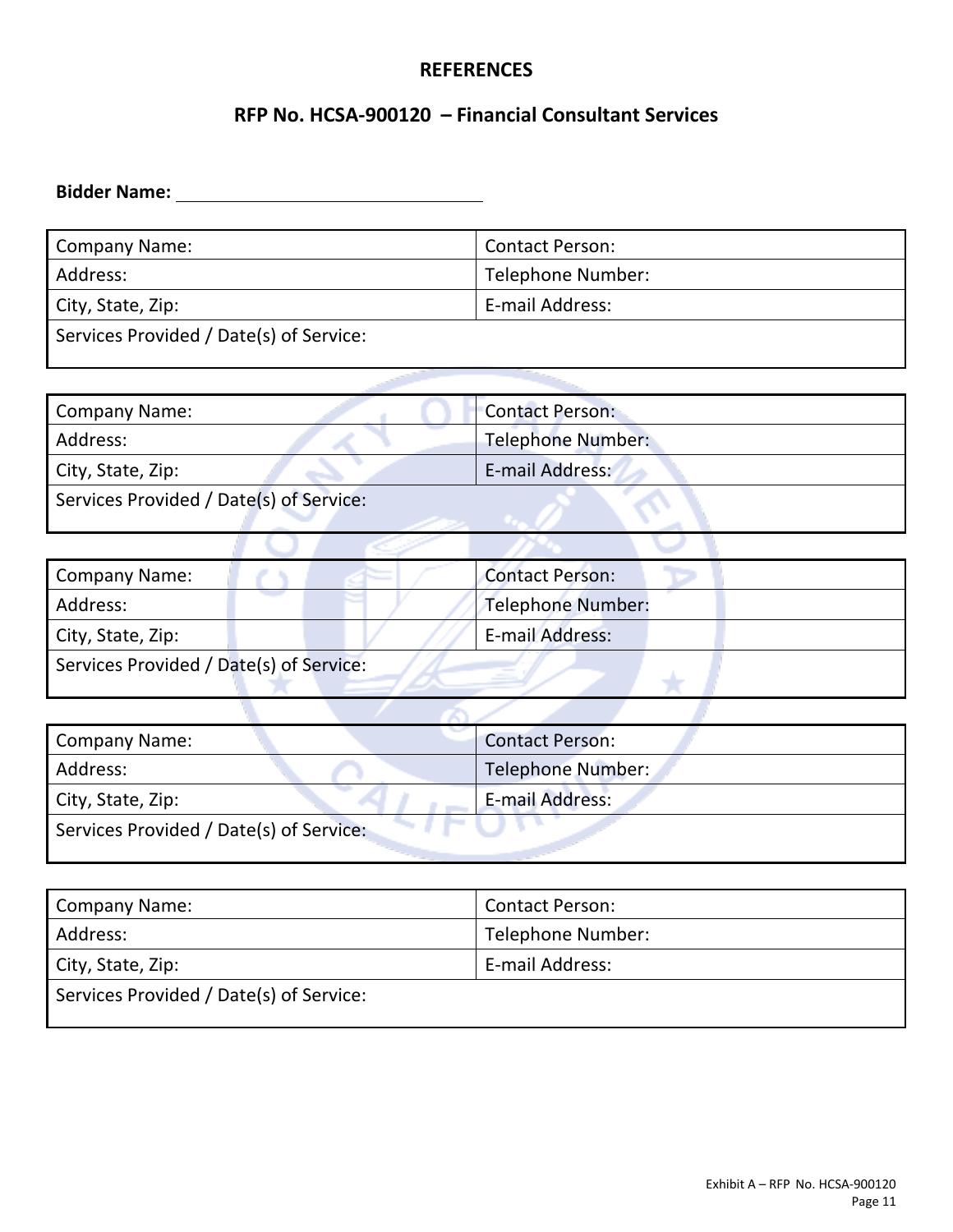#### **EXCEPTIONS, CLARIFICATIONS, AMENDMENTS**

#### **RFP No. HCSA-900120 – Financial Consultant Services**

**Bidder Name:** 

List below requests for clarifications, exceptions and amendments, if any, to the RFP and associated Bid Documents, and submit with your bid response.

The County is under no obligation to accept any exceptions and such exceptions may be a basis for bid disqualification.

| <b>Reference to:</b> |             |          | <b>Description</b>        |  |
|----------------------|-------------|----------|---------------------------|--|
| Page No.             | Section     | Item No. | ÷.                        |  |
| p. 23                | $\mathsf D$ | 1.c.     | Vendor takes exception to |  |
|                      |             |          |                           |  |
|                      |             |          |                           |  |
|                      |             |          |                           |  |
|                      |             |          |                           |  |
|                      |             |          | $\mathcal{L}_{\Delta}$    |  |
|                      |             |          |                           |  |
|                      |             |          |                           |  |
|                      |             |          |                           |  |
|                      |             |          |                           |  |
|                      |             |          |                           |  |

\*Print additional pages as necessary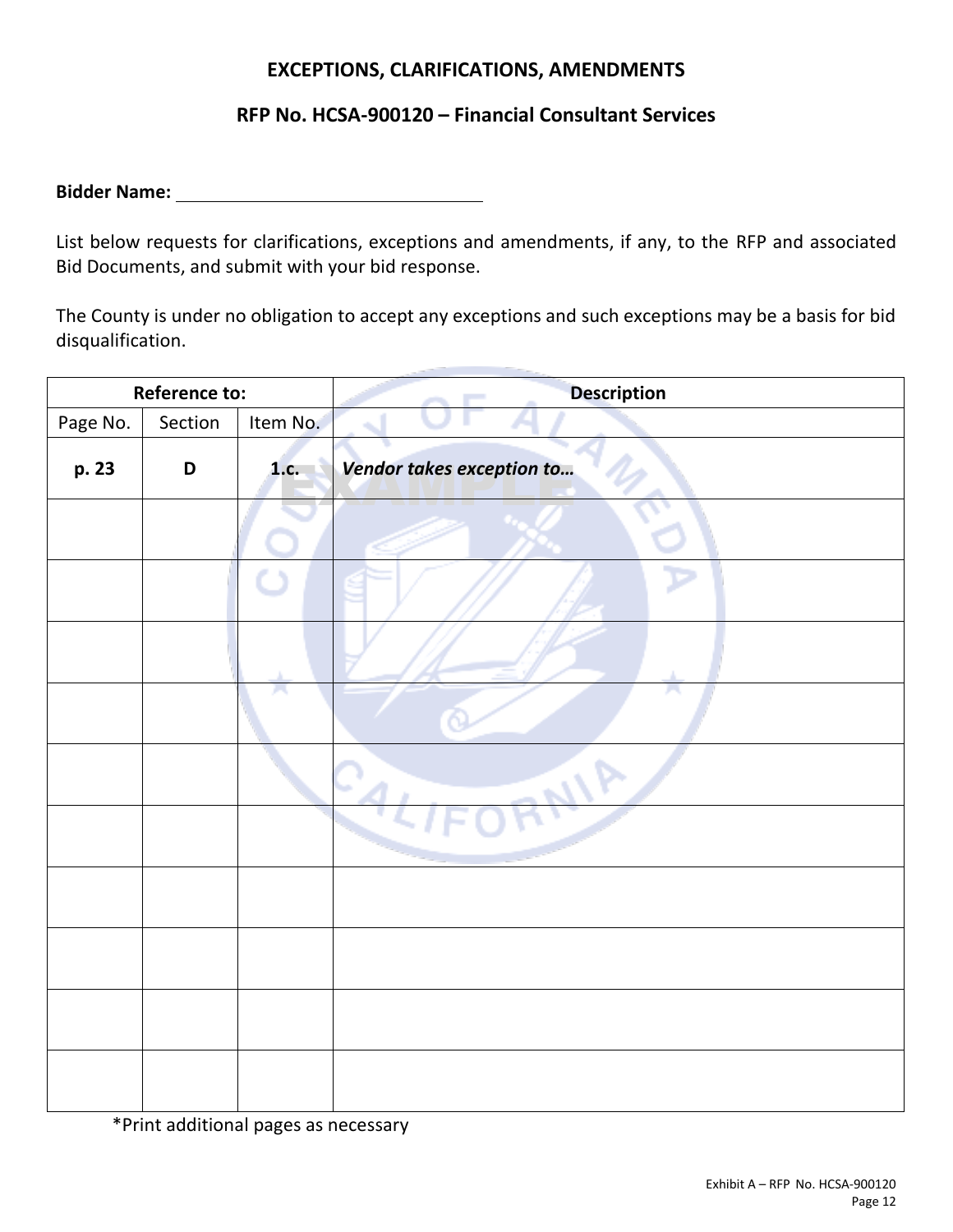## **EXHIBIT B INSURANCE REQUIREMENTS**

<span id="page-38-1"></span><span id="page-38-0"></span>Insurance certificates are not required at the time of submission; however, by signing Exhibit A – Bid Packet, the bidder agrees to meet the minimum insurance requirements stated in the RFP, prior to award. This documentation must be provided to the County, prior to award, and shall include an insurance certificate and additional insured certificate, naming the County of Alameda, which meets the minimum insurance requirements, as stated in this Exhibit B – Insurance Requirements.

The following page contains the minimum insurance limits, required by the County of Alameda, to be held by the Contractor performing on this RFP:

LAWR

**\*\*\* SEE NEXT PAGE FOR COUNTY OF ALAMEDA MINIMUM INSURANCE REQUIREMENTS \*\*\***

CALIFORNIA